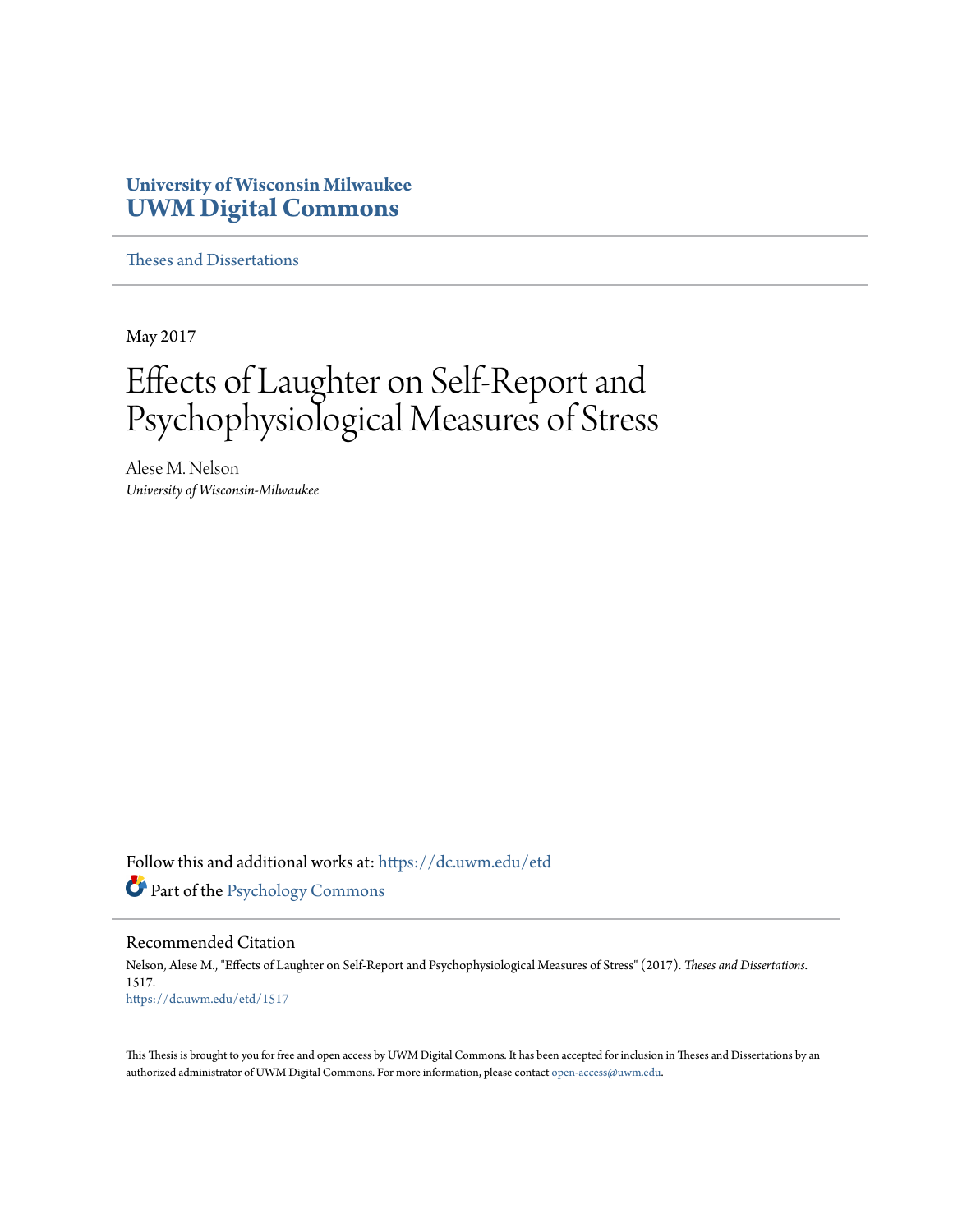# EFFECTS OF LAUGHTER ON SELF-REPORTED AND PSYCHOPHYSIOLOGICAL

# MEASURES OF STRESS

by

Alese M. Nelson

A Thesis Submitted in

Partial Fulfillment of the

Requirements for the Degree of

Master of Science

in Psychology

at

The University of Wisconsin-Milwaukee

May 2017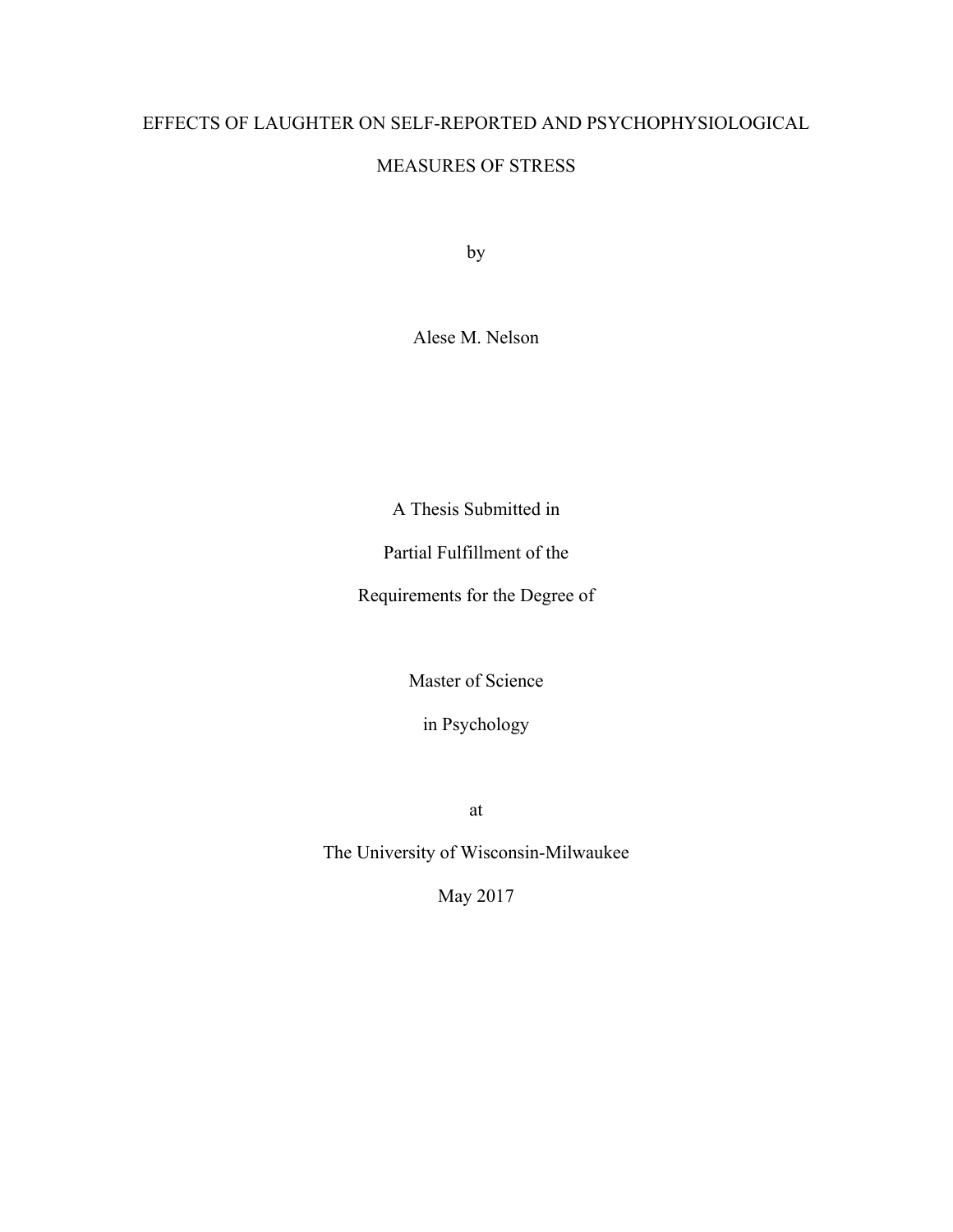## ABSTRACT

## EFFECTS OF LAUGHTER ON SELF-REPORTED AND PSYCHOPHYSIOLOGICAL MEASURES OF STRESS

by

## Alese M. Nelson

The University of Wisconsin-Milwaukee, 2017 Under the Supervision of Professor Raymond Fleming

The purpose of this study was to investigate the relationship between laughter and stress reduction. Past research indicates that humor is related to stress reduction, but little is known about the specific role of laughter. It was hypothesized that laughter would have a similar effect. Stress was elicited through a mental arithmetic task, which was followed by a viewing of either a laughter-inducing video or a control (nature) video. Stress levels were assessed with both selfreport and psychophysiological measures, including heart rate and respiration rate. Data was analyzed using one-within and one-between repeated measures ANOVAs. It was found that there were no significant between-group differences in physiological measures of stress. In both conditions, heart rate significantly increased during the arithmetic task, and significantly decreased during the video. Self-reported ratings of stress were significantly higher after the arithmetic task than they were following the video. The laughter group reported significantly lower feelings of self-reported stress, however, the laughter group also had significantly lower baseline measures of self-reported stress. As such, it was concluded that there were no significant effects of laughter on stress reduction.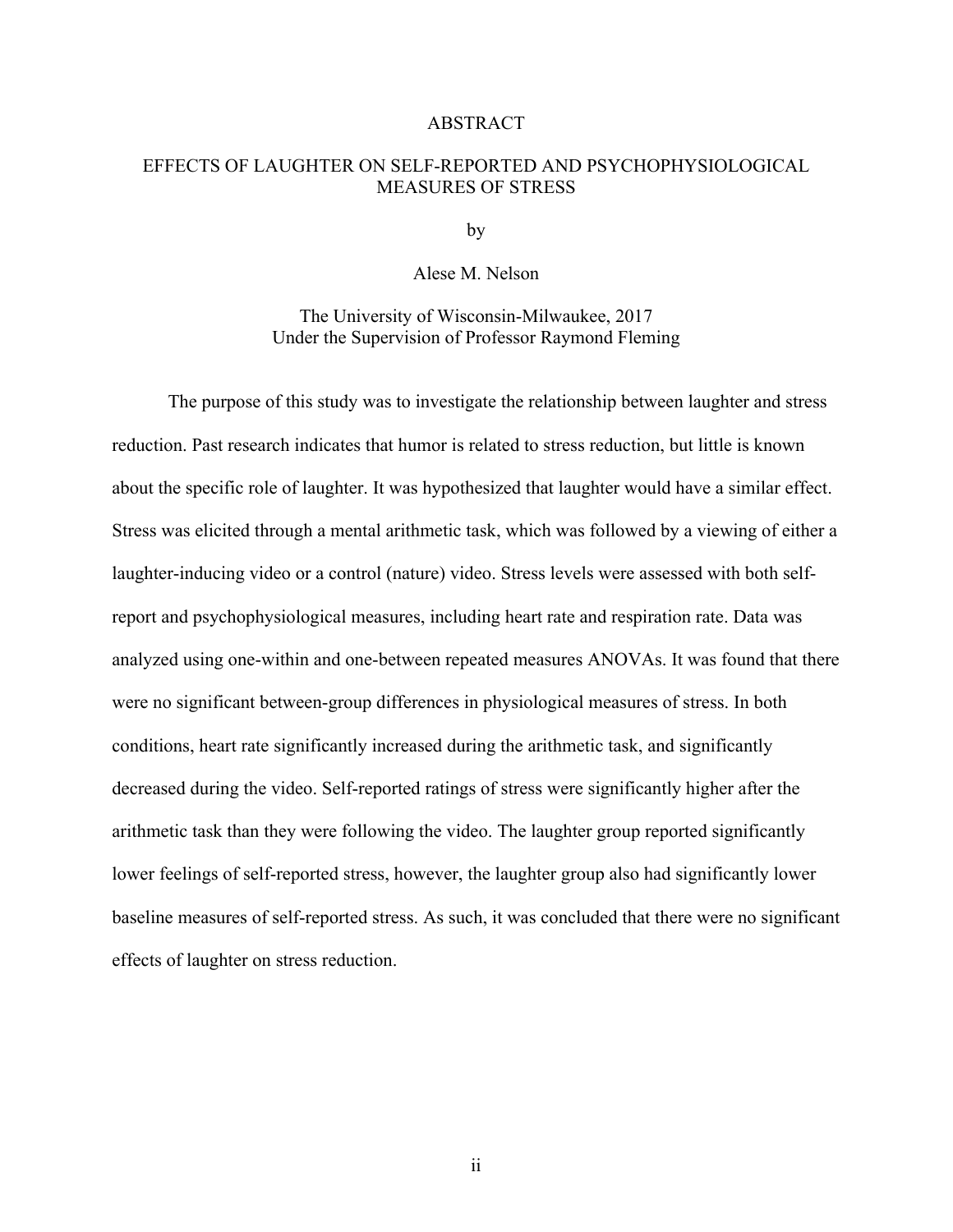| <b>Abstract</b>        |        |    |  |  |
|------------------------|--------|----|--|--|
| <b>List of Figures</b> |        |    |  |  |
| <b>List of Tables</b>  |        | V  |  |  |
| I.                     |        |    |  |  |
| Π.                     | Method |    |  |  |
| Ш.                     |        |    |  |  |
| IV.                    |        |    |  |  |
| $V_{.}$                |        | 30 |  |  |
| VI.                    |        |    |  |  |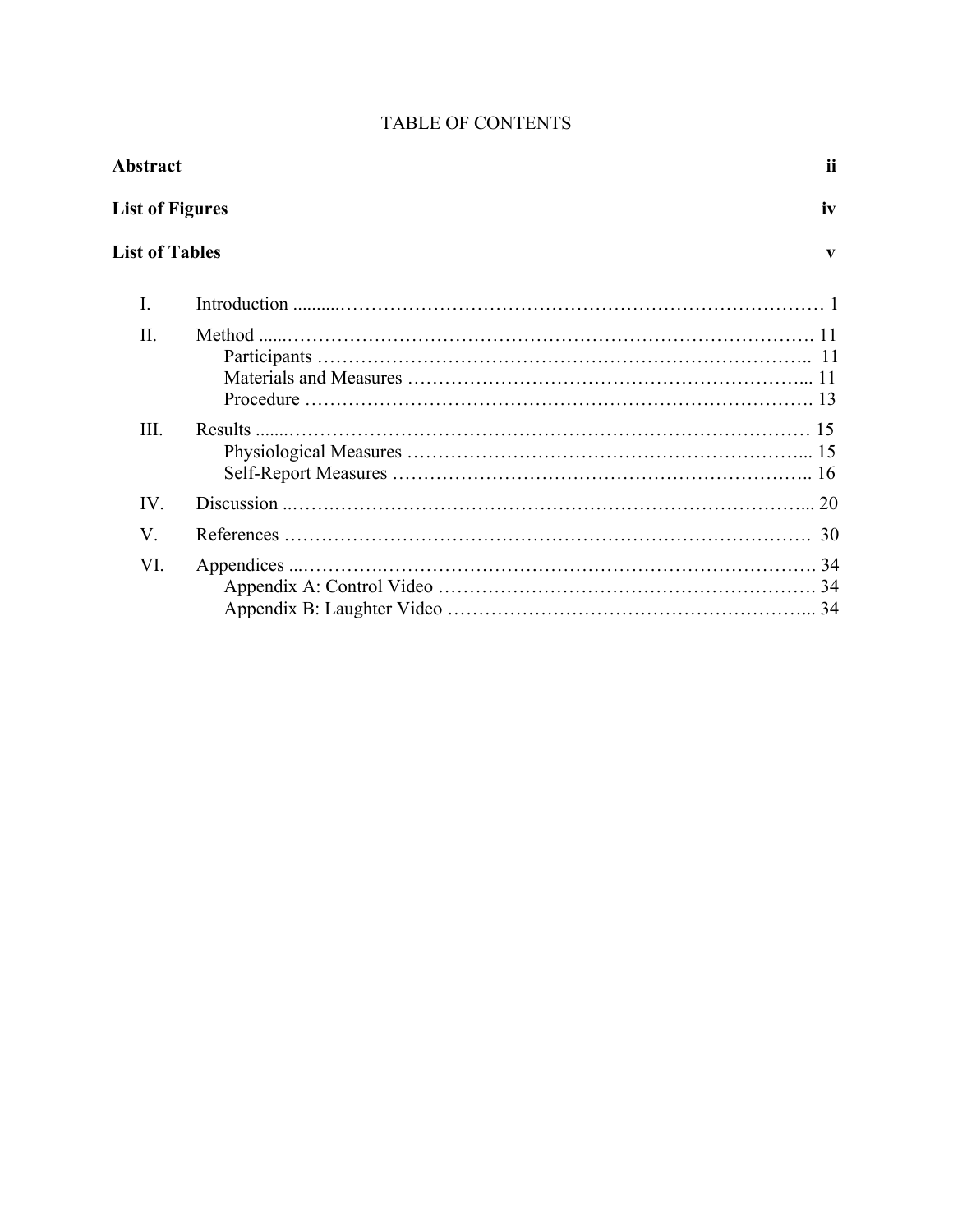# LIST OF FIGURES

| $\mathbf{I}$ . |                                                                            |  |
|----------------|----------------------------------------------------------------------------|--|
| П.             |                                                                            |  |
| III.           |                                                                            |  |
| IV.            |                                                                            |  |
| V.             |                                                                            |  |
| VI.            | Figure 6: Mean Self-Reported Stress After Controlling for DHS Score: II 28 |  |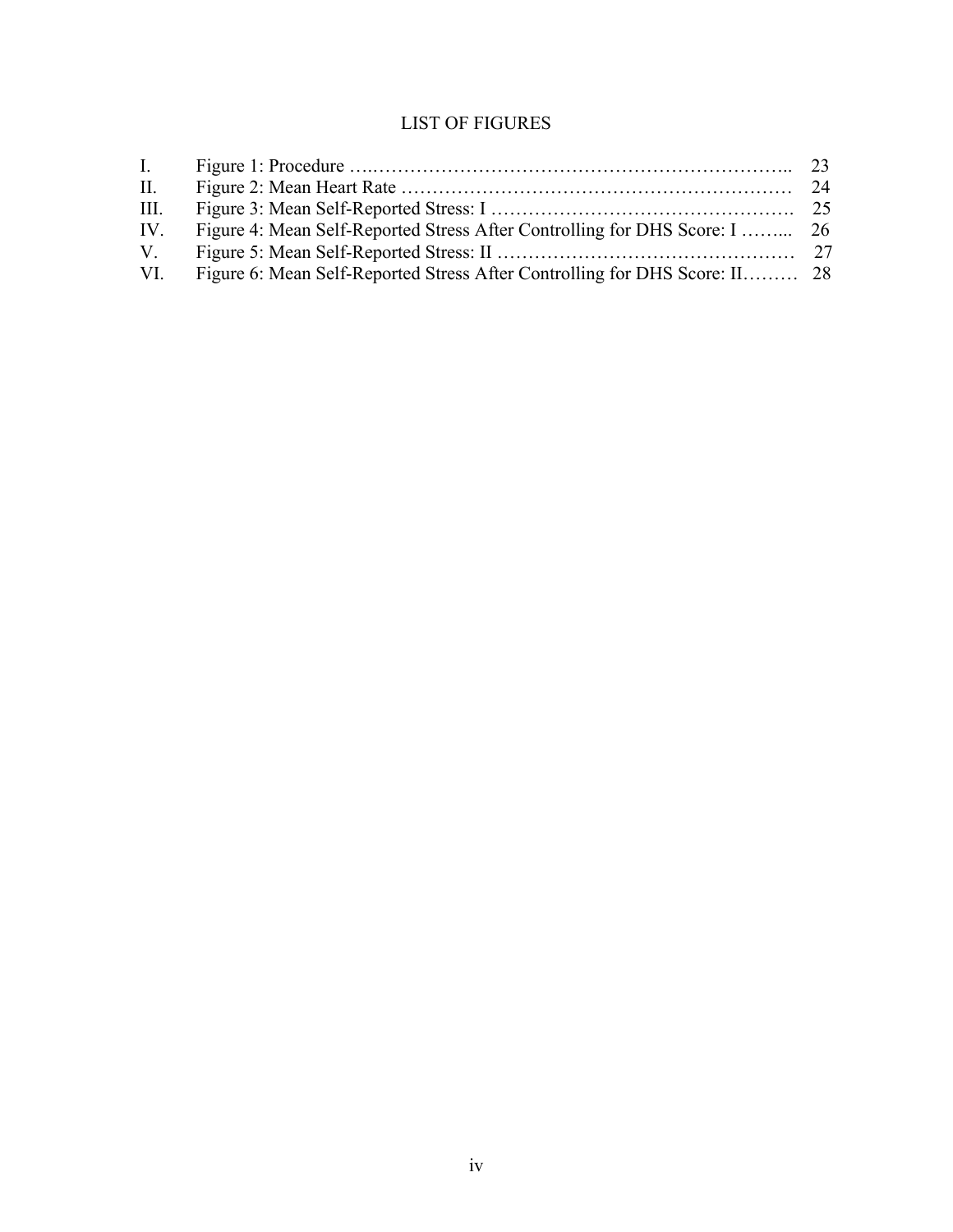# LIST OF TABLES

| $\mathbf{L}$ |                                                                             |  |
|--------------|-----------------------------------------------------------------------------|--|
|              | Table 2: Mean Self-Reported Stress: Control, Laughers, and Non-Laughers  29 |  |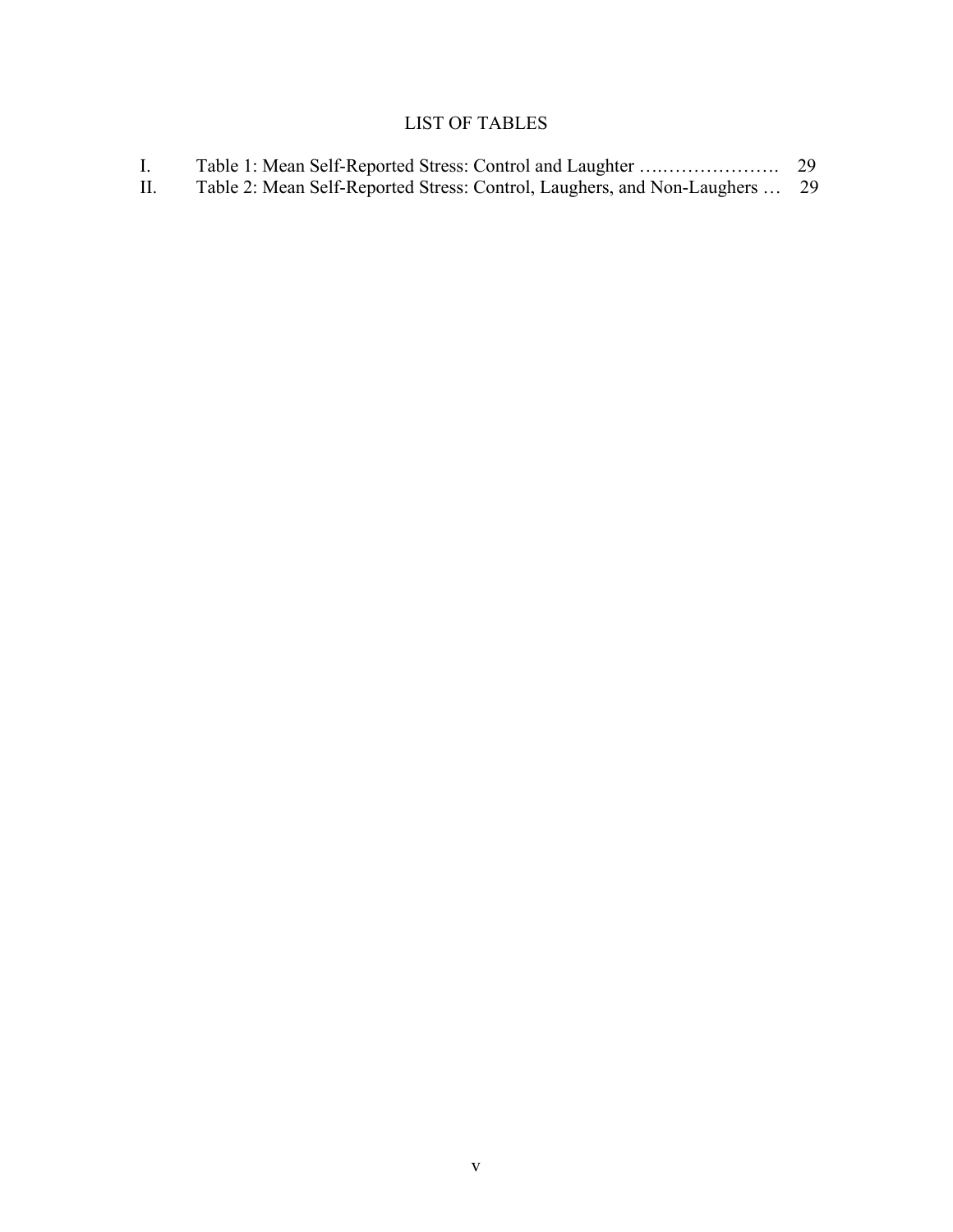Effects of Laughter on Self-reported and Psychophysiological Measures of Stress

Most people have heard the old adage, "Laughter is the best medicine." For the most part, we all agree that laughter is a good thing, and that it makes us feel good. This notion has been scientifically supported, as laughter has been shown to have several health benefits. It is related to an increase in one's pain threshold (Cogan, Cogan, Waltz, & McCue, 1987; Dunbar et al., 2012), a decrease in the presence of hormones related to arthritic joint pain (Ishigami et al., 2005), and can even reduce bronchial responsiveness to certain allergens in people with asthma (Kimata, 2004). Cross-generationally, people perceive laughter as healthful, and agree that "healthful" laughter is pleasant and related to positive emotion (Mahoney, Burroughs, & Lippman, 2002). While this has promising implications, the relationship between laughter and stress is unclear.

Laughter is an important part of development, and begins young; laughter first appears at 1-2 months of age (Sroufe & Wunsch, 1972). At 4-6 months, babies begin laughing in response to sensory stimulation, such as noises (e.g., lip popping) and touches (e.g., kissing their stomach). At this age, some babies also laugh in response to social stimulation, such as when someone is playing peek-a-boo. Once they are approaching 7-9 months of age, a much larger percentage of babies respond to laughter stimulation—especially social stimulation. Of course, laughter does not stop in childhood; it continues to occur and develop throughout adulthood. According to Kuiper and Martin (1998), on average, people laugh 17 times per day. Most of this laughter is spontaneous, and is not in response to other sources, such as media, recalled events, or jokes.

It is important to distinguish the differences between laughter and humor. While humor is subjective and often elicits laughter, laughter itself is more readily measured, as it is "a human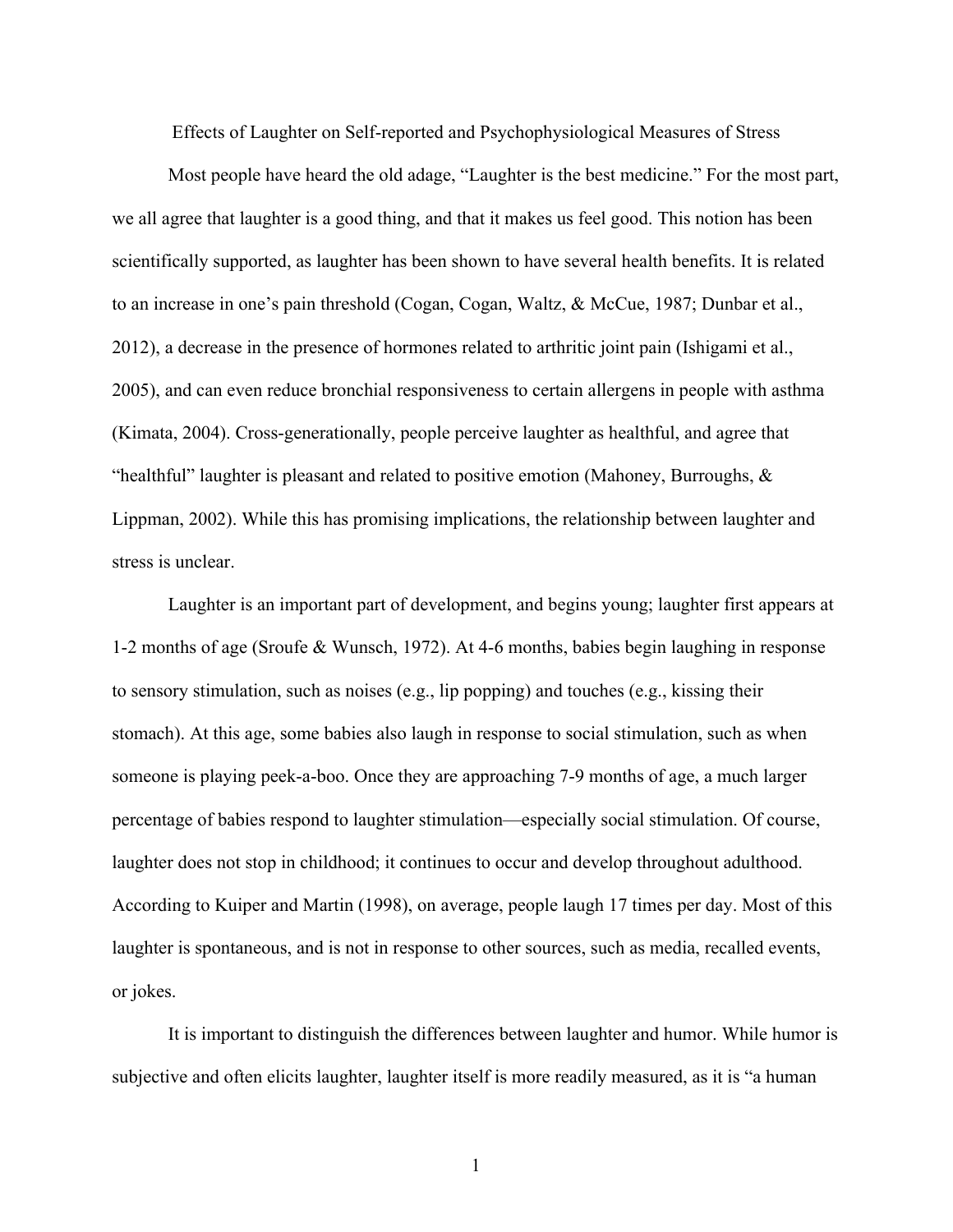vocal act and auditory signal" (Provine &Yong, 1991, p. 115). Laughter has certain stereotypical features, such as note structure and duration, as well as a decrescendo. It is largely expiratory laughter almost always begins with a forceful expiration, and rarely begins with an inspiration (Llyod, 1938). Although humans use laughter as a form of communication, it is less complex than speech and language, and is more similar to animal calls (Provine & Yong, 1991). In fact, animals may even be able to exhibit similar behaviors. Charles Darwin (1872) reported that by tickling chimpanzees, he was able to elicit a "chuckle" similar to humans. Furthermore, in some cases, the corners of the chimpanzees' mouths pulled backward and their lower eyes became slightly wrinkled—much like what happens in humans.

Another important difference to establish is the one between humor and comedy. While both humor and comedy are both subjective and are closely linked to one another, they are not one in the same. For the purposes of this study, the best definition of humor is "that quality which appeals to a sense of the ludicrous or absurdly incongruous: a funny or amusing quality" (Merriam-Webster, n.d.). This can be compared to the definition of comedy, which is "professional entertainment consisting of jokes and sketches, intended to make an audience laugh" (Oxford, n.d.). In other words, comedy is the joke, humor is the aspect of the joke that makes it funny, and laughter is the result.

There are multiple techniques used to effectively elicit laughter. However, a potentially confounding factor is that the most of the methods used are also intentionally comedic. Some of these methods include comedic professional storytelling (Ishigami et al., 2005), comedic stage performances (Dunbar et al., 2012), and joke-telling (Overeem, Taal, Gezici, Lammers, & van Dijk, 2004). Researchers in this field consistently use videos to elicit laughter, which again, are often intentionally comedic. Despite the frequency of usage, there is no standard, validated video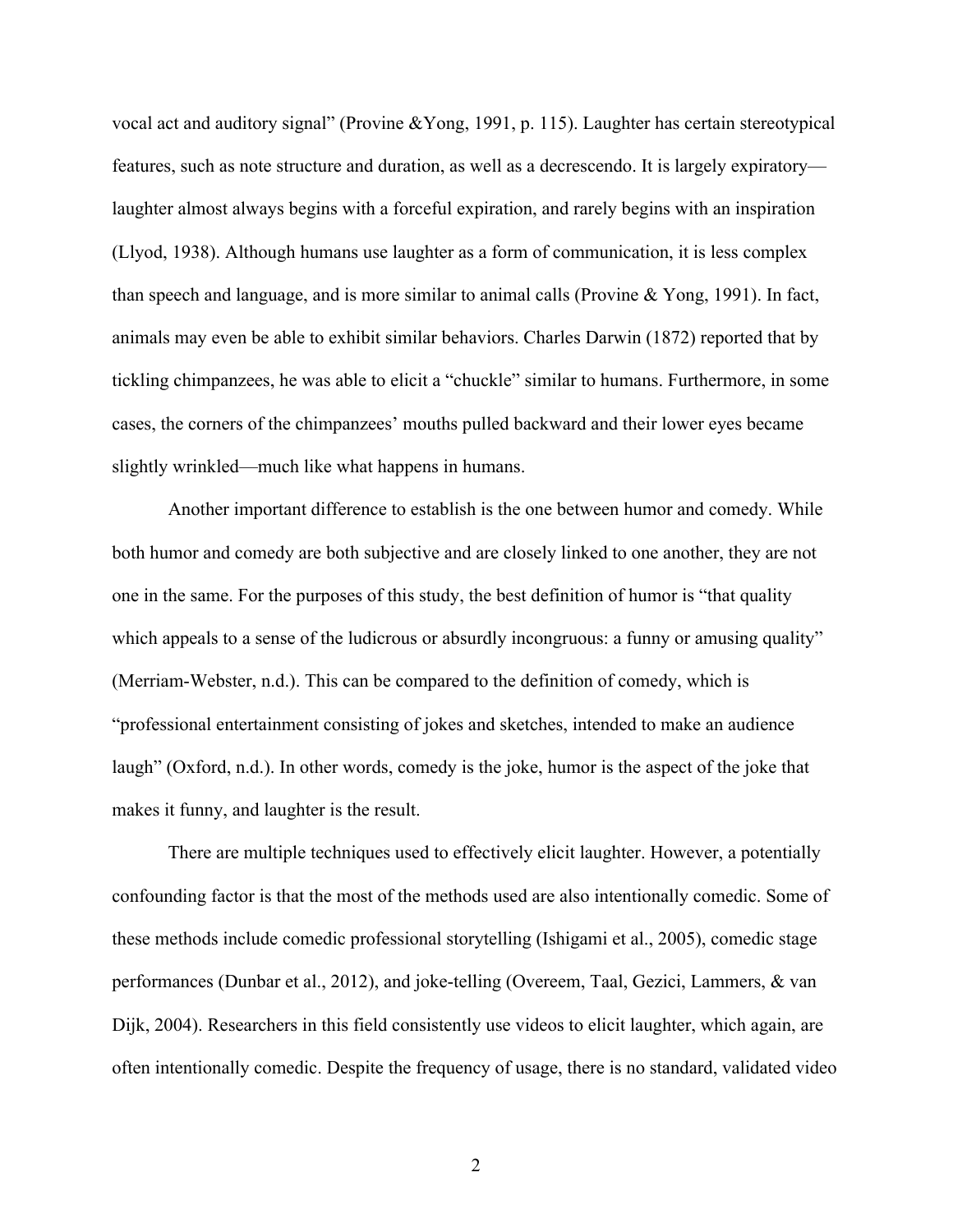stimulus, and there is a great deal of variance among the video stimuli that are used. Examples of this include *Seinfeld's* "Soup Nazi" episode (Mahoney, Burroughs, & Hieatt, 2001), segments of *Candid Camera* and *Comic Relief* (White & Winzelberg, 1992), recordings from a stand-up comedian of the participants' choice (such as Ellen Degeneres or Jerry Seinfeld) or a favorite comedy program they brought (Sugawara, Tarumi, & Tanaka, 2010), clips from *Ghostbusters*  and *The Pink Panther Strikes Again* (Devereux & Ginsburg, 2001), and even just a generically listed "comedy video" (Dunbar et al., 2012). Understanding comedy requires higher-order processing; one must be able to understand the humor of joke to laugh. As such, laughter in response to comedy is arguably less pure and less similar to the primitive, animal vocal calls to which Provine and Yong (1991) likened it.

Despite the trend toward use of comedy to induce laughter, research indicates that laughter itself may be laugh-inducing. In a study by Provine (1992), participants were exposed to prerecorded, or "canned," laughter from a laugh box. The experiment had 3 groups, each of which were exposed to 10 laugh box trials. For 2 of the 3 groups, the majority laughed in response to the laugh stimulus on the first trial (57% and 67% of subjects). Although not all laughed, the majority of subjects in all three groups smiled (98%, 94%, and 85%, of subjects, respectively). Not only does laughter matter, *who* is laughing matters, too. In a study that exposed participants to a stand-up comedy video, researchers found that when the video was accompanied by a laugh track, participants laughed significantly more than they did when there was no laugh track (Platow et al., 2005). Furthermore, participants laughed significantly more when they believed the people in the audience (i.e., those who they were hearing on the laugh track) were fellow students at their own university, as opposed to members of a political party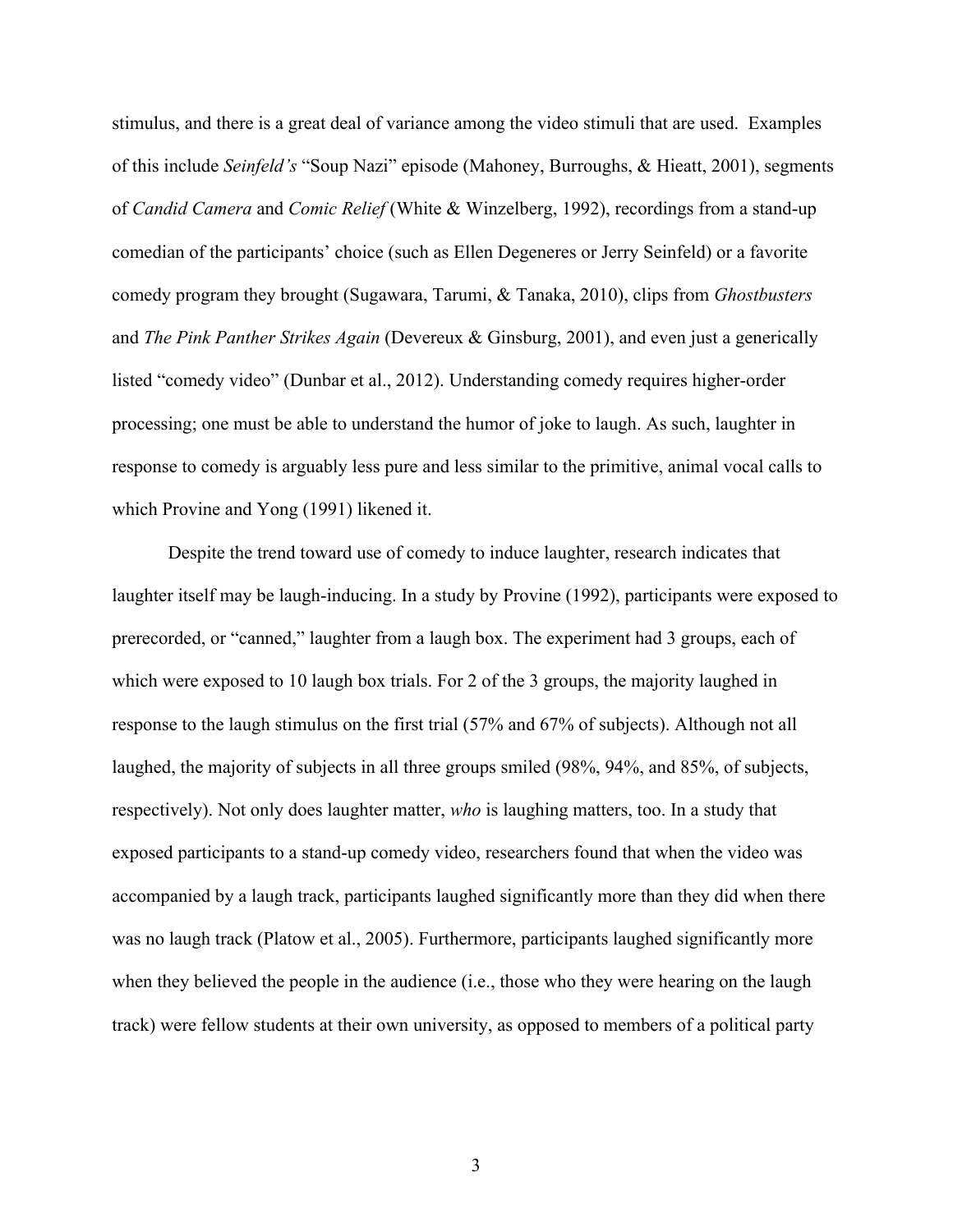with whom the university students did not identify. Specifically, they were four time more likely to laugh when they heard in-group laughter than in any other condition.

This may be related to laughter's deep roots in socialization. People are 30 times more likely to laugh when they are in a social situation than when they are alone and not consuming media (Provine & Fischer, 1989). Similarly, Devereux and Ginsburg (2001) found that when viewing a humorous video, participants laughed more when with a friend or stranger than when alone, despite the fact that there were no differences in participants' evaluations of the funniness of the videos. However, the role of laughter in socialization extends beyond that. In addition to mostly occurring in social situations, it occurs at specific times. It typically does not happen throughout speech or in the middle or a sentence; rather, it happens at the end of sentences as if it were punctuation (Provine, 1993). This is true for both the speaker and the listener.

One possible explanation for the social aspect of laughter may be social facilitation. The idea behind social facilitation is that people behave differently when they are around others than they do when they are alone (Zajonc, 1965). This can be further broken down into several categories, one of which is the audience effect, which assumes that people behave differently when they have spectators. Zajonc (1965) suggests that the presence of an audience facilitates performance, but inhibits learning. Furthermore, it is suggested that when the task is welllearned, the performance tends to be enhanced by an audience, whereas performance of poorlylearned tasks is hindered by an audience. Because laughter can be considered well-learned, one could argue that when people are around others (i.e., an audience) in a social situation, the increased laughter may be a result of social performance enhancement. A second category of social facilitation is the co-action effect (Zajonc, 1965). The idea behind this is that the behavior of one can influence the behavior of others. This is particularly evident in eating behaviors; when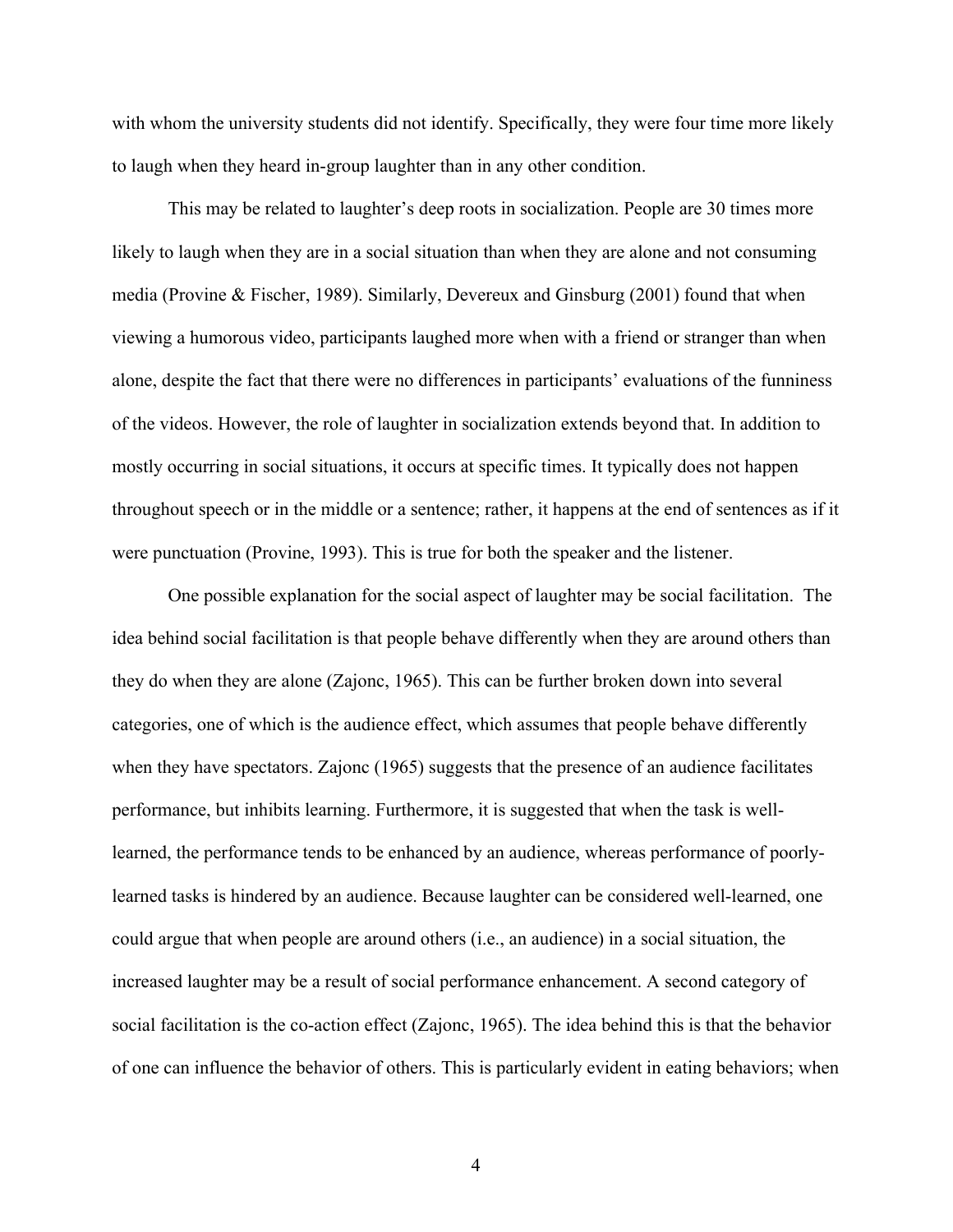eating with others, animals tend to eat more than when they are alone. This concept could explain laughter as well. People may laugh more in social situations due to the co-action effect. Furthermore, social facilitation may require an active audience rather than just the presence of others (Cottrell, Wack, Sekerak, & Rittle, 1968). In other words, people may need to feel they are being watched for these effects to occur.

Smiles and laughter can be classified into two categories: Duchenne and non-Duchenne (Duchenne, 1862). From a physical standpoint, the two are categorized based on facial muscular involvement: Duchenne smiles require movement of the eye's orbicularis oculi muscle, whereas non-Duchenne smiles do not. From a psychological standpoint, Duchenne smiles are related to enjoyment, whereas non-Duchenne smiles are not (Duchenne, 1862; Ekman, Davidson, & Friesen, 1990a). As such, Duchenne laughter is natural and emotion-driven, whereas non-Duchenne laughter is forced and emotionless. As one may predict, these types of laughter have different implications. Keltner and Bonanno (1997) found that for bereaved participants, Duchenne laughter during an interview about the death of a spouse was correlated with decreased negative emotion and increased positive emotion, as well as a dissociation with distress. Conversely, non-Duchenne laughter was related to the awareness of one's own distress. This research implies that the authenticity of laughter plays a role in whether or not one experiences benefits.

Laughter, particularly mirthful laughter (i.e., Duchenne laughter), has several physiological benefits. The effects of laughter are first excitatory; it increases heart rate (HR) and circulation (Fry, 1992; Fry, 1994). This results in an increase in respiration rate, pulse, and alertness. Cessation of laughter is followed by a period of relaxation, or recovery; there is a decrease in HR, respiration rate (RR), and muscle activity. Lloyd (1938) notes that cessation of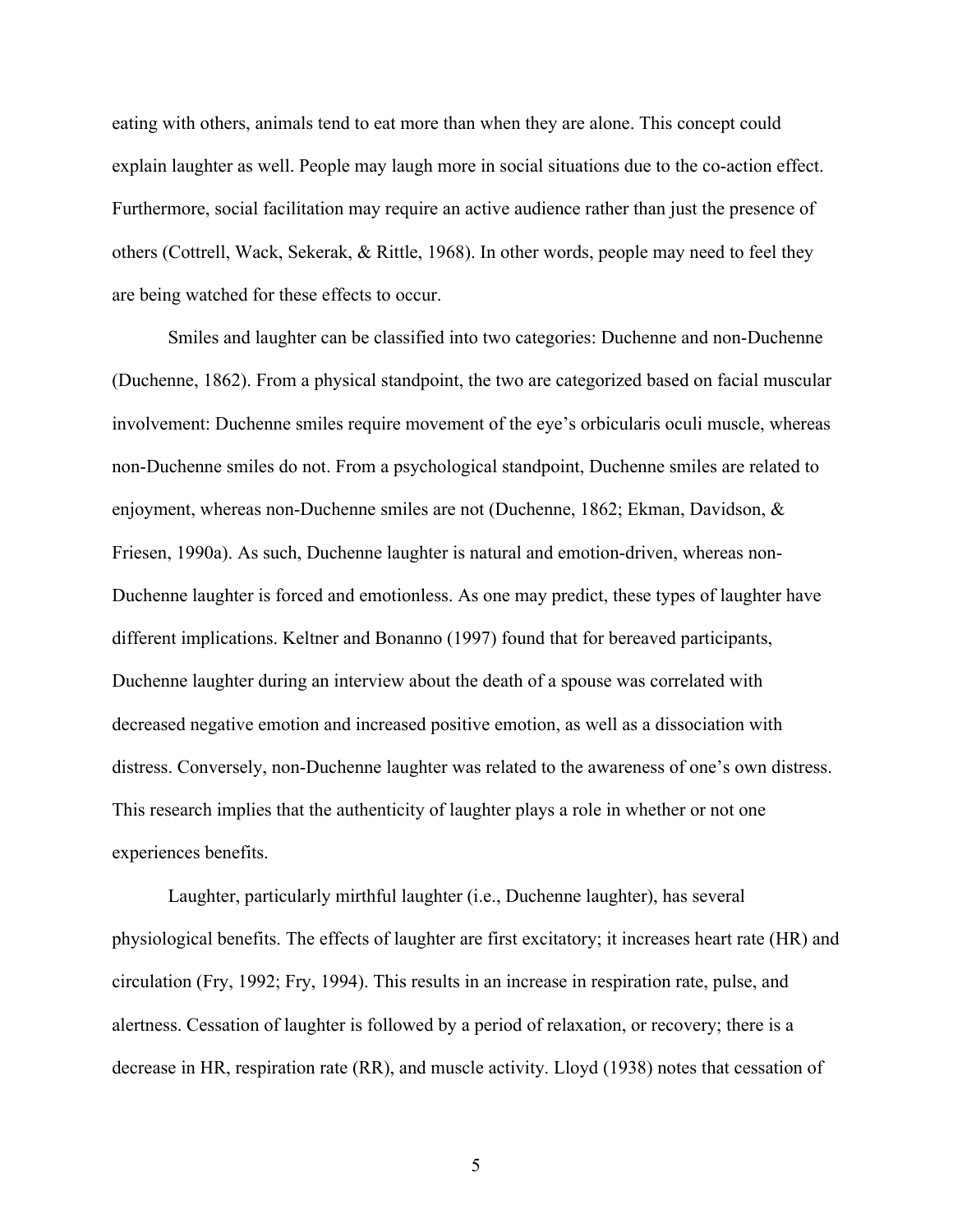laughter is often followed by a period of apnea, wherein there is no inspiration or expiration. In addition to changes in HR and RR, mirthful laughter is accompanied by changes in blood pressure; during laughter, blood pressure significantly increases, and after laughing, blood pressure drops below baseline (Fry & Savin, 1988). This is further supported in a study by Sugawara et al. (2010). The researchers found that while watching a comedy video, participants experienced significant increases in HR for the first 20 (out of 30) minutes, as compared to a control group that watch a documentary and did not experience and increase in HR. The researchers also noted that participants did experience increased vascular function after viewing a comedy, although the effect was acute and diminished within 24 hours.

Humor appears to have many psychological benefits as well, which is evidenced by its prevalent use in patient-care fields. Medical clowns effectively use humor to make medical examinations less scary and stressful for children who have been sexually abused (Tener, Lev-Wiesel, Franco, & Ofir, 2010). A meta-analysis by Christie and Moore (2005) revealed that humor is consistently and effectively used in cancer treatments. Humor does not only help the patients—it helps the medical staff as well. In an analysis of nurses' diaries, it was found that using humor helped both patients and nurses cope with the unpleasant situations they were faced with at work (Astedt-Krki  $\&$  Isola, 2001). This technique may be well justified; although the exact benefits of humor are unclear, a humorous coping style is correlated with better health (Carroll & Schmidt, 1992).

One possible explanation for this stems from the fact that researchers have been able to establish that there is a strong relationship between humor and stress reduction, which may be a key component in the relationship between humor and health. A meta-analysis identified 14 studies that found that humor reduces stress (Berk, 2001). For example, one of these studies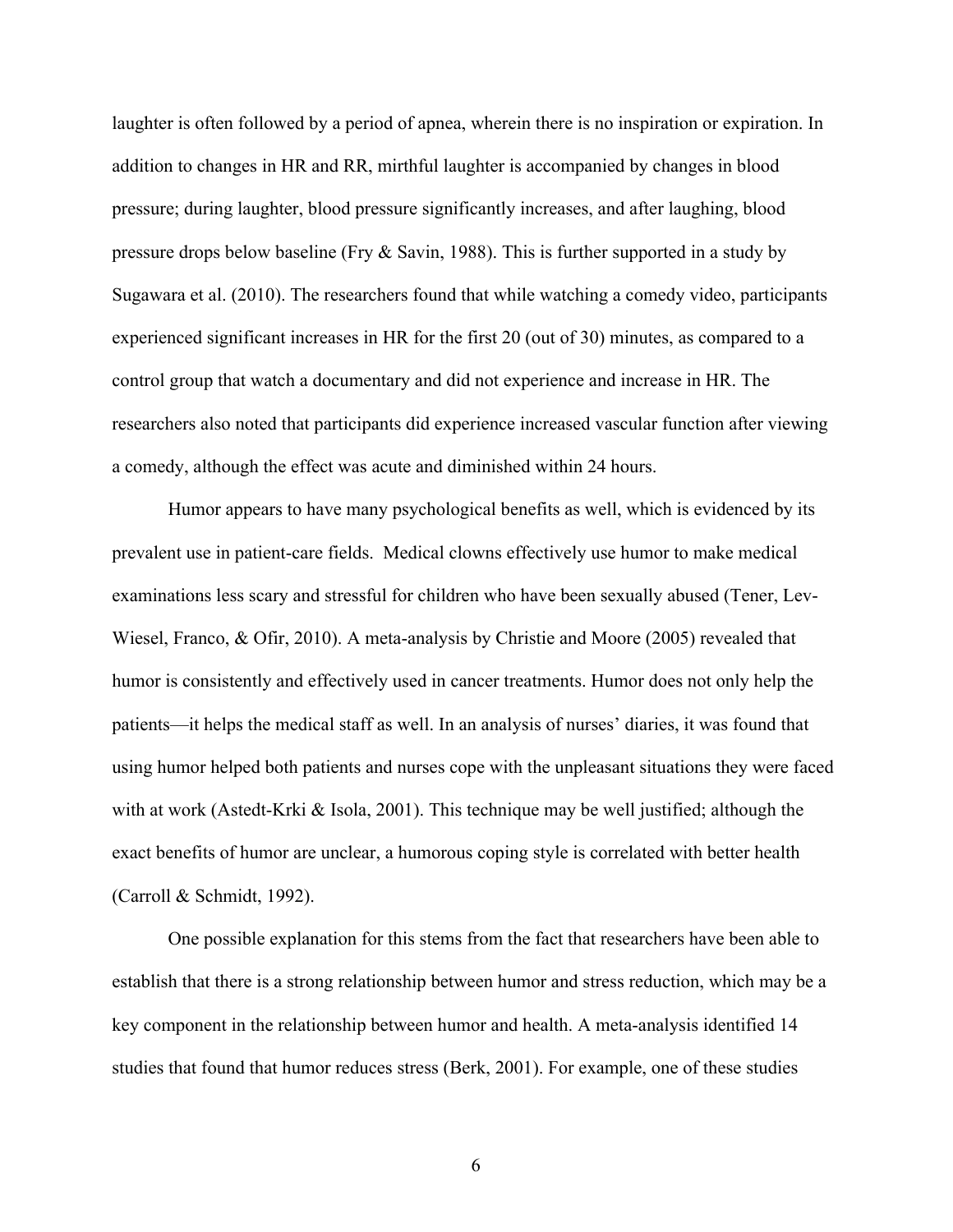found that people who report using humor as a coping mechanism approach stress in a problemfocused manner, tending to confront the issue, while also emotionally distancing themselves from it (Martin, Kuiper, Olinger, Dance, 1993). Since then, there has been even more evidence collected that supports this relationship. In a study of undergraduate social work students, Moran and Hughes (2006) found that using (i.e., producing) humor is correlated with low levels of stress.

A caveat one must consider is that this research relates to humor and stress, therefore it cannot be concluded that laughter reduces stress. Despite the strong relationship between humor and stress reduction, little is known about the specific relationship between laughter and stress reduction. Past studies do, however, indicate that there may be a relationship similar to that of humor and stress. In a study that assessed the relationship between stress, positive and negative affect, and daily laughter (i.e., self-reported laughing and not lab-induced laughter; Kuiper  $\&$ Martin 1998). The researchers found that for people who had low levels of laughter, high levels of daily stress were associated with an increase in negative affect. However, for people who had high levels of laughter, higher levels of daily stress were not associated with an increase in negative affect. While this is pertinent, the majority of the reported laughter was "spontaneous," a categorization that makes it difficult to infer the cause of or type of laughter. In another study of laughter and stress reduction, White and Winzelberg (1992) found that laughter was not effective in reducing physiological measures of stress, whereas it was effective in reducing psychological levels of stress. It is important to note, though, that the laughter in this study was induced by intentionally comedic video clips (i.e., segments of *Candid Camera* and *Comic Relief*).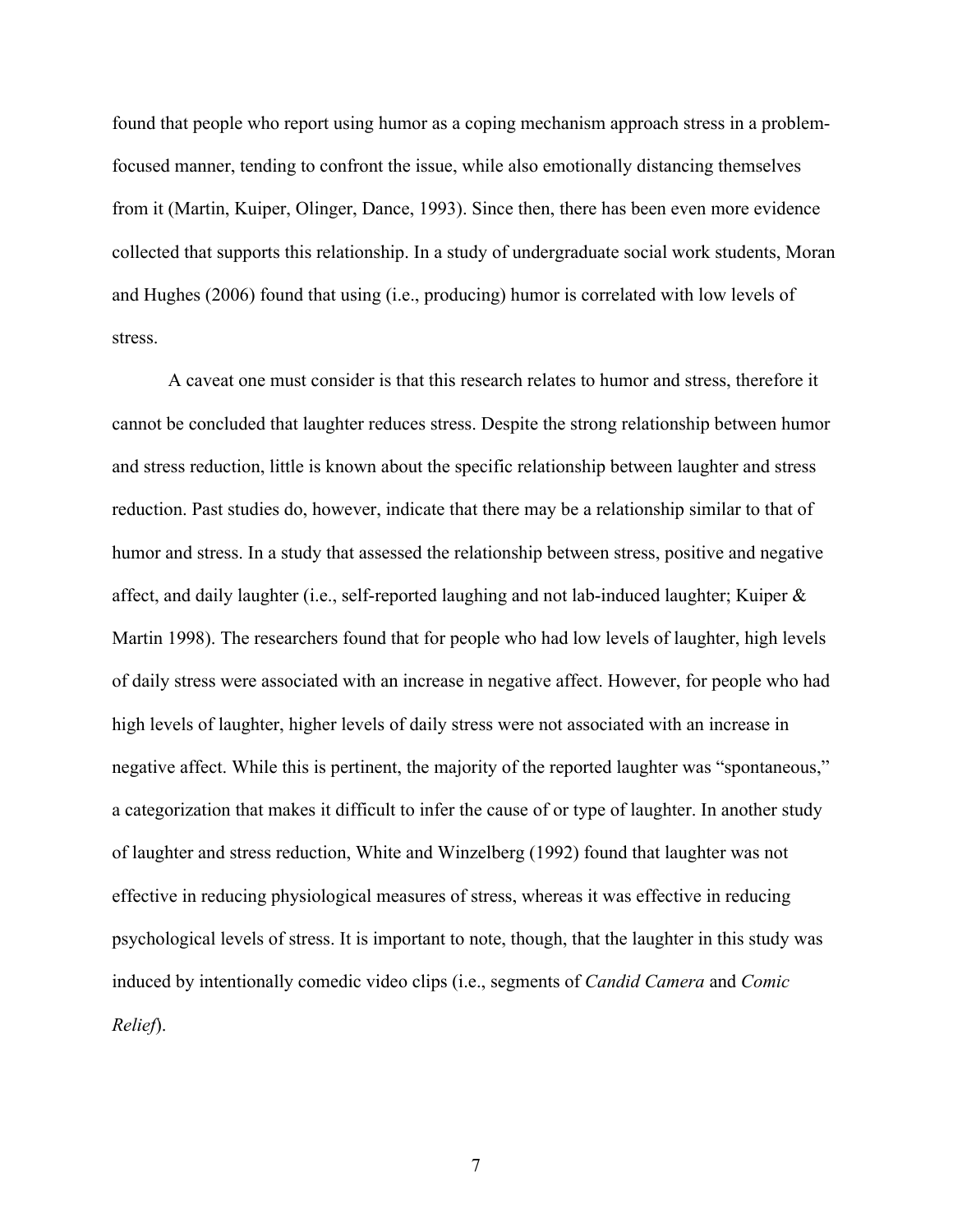A particularly interesting genre of research involves the investigation of something called "laughter yoga," which offers some support for the efficacy of laughter alone having both physiological and psychological benefits (Yazdani, Esmaeilzadeh, Pahlavanzadeh, & Khaledi, 2014). Laughter yoga combines laughter with yogic breathing; the laughter typically begins as an artificial laugh (non-Duchenne) and quickly becomes authentic and natural (Duchenne). The laughter is not intended to be a result of something logical, but rather respiration-based (Farifteh, Mohammadi-Aria, Kiamanesh, & Mofid, 2014). It is believed that stress and negativity disturb respiration, which in turn disrupts the flow of vital energy into one's body. Laughter yoga is intended to combine the philosophy of yoga (specifically the pranayama respiration exercises) with laughter exercises.

Although the accuracy of the theory that led to the development of laughter yoga is debatable, this approach has been scientifically tested on a variety of populations. In one study, nursing students participated in 8 one-hour laughter yoga sessions over the course of 4 weeks (Yazdani et al., 2014). After the intervention, as well as at a one-month follow-up, participants had significantly better general health than did those in the control condition, who did not receive the laughter yoga intervention. In a study of elderly participants, the researchers utilized laughter therapy, which is virtually the same as laughter yoga (Ko  $\&$  Youn, 2011). The participants were led by a nurse in activities intended to make them laugh, such as dancing, singing, watching videos of laughter therapy, positive thinking training, and forced laughter. This treatment took place in the form of 4 one-hour sessions over the course of 4 weeks. It was found that after the intervention, participants experienced a significant decrease in depression and insomnia, as well as an increase in sleep quality. The control group experienced no improvements in any metric; however, it is important to note that the control group received no intervention. Because of this,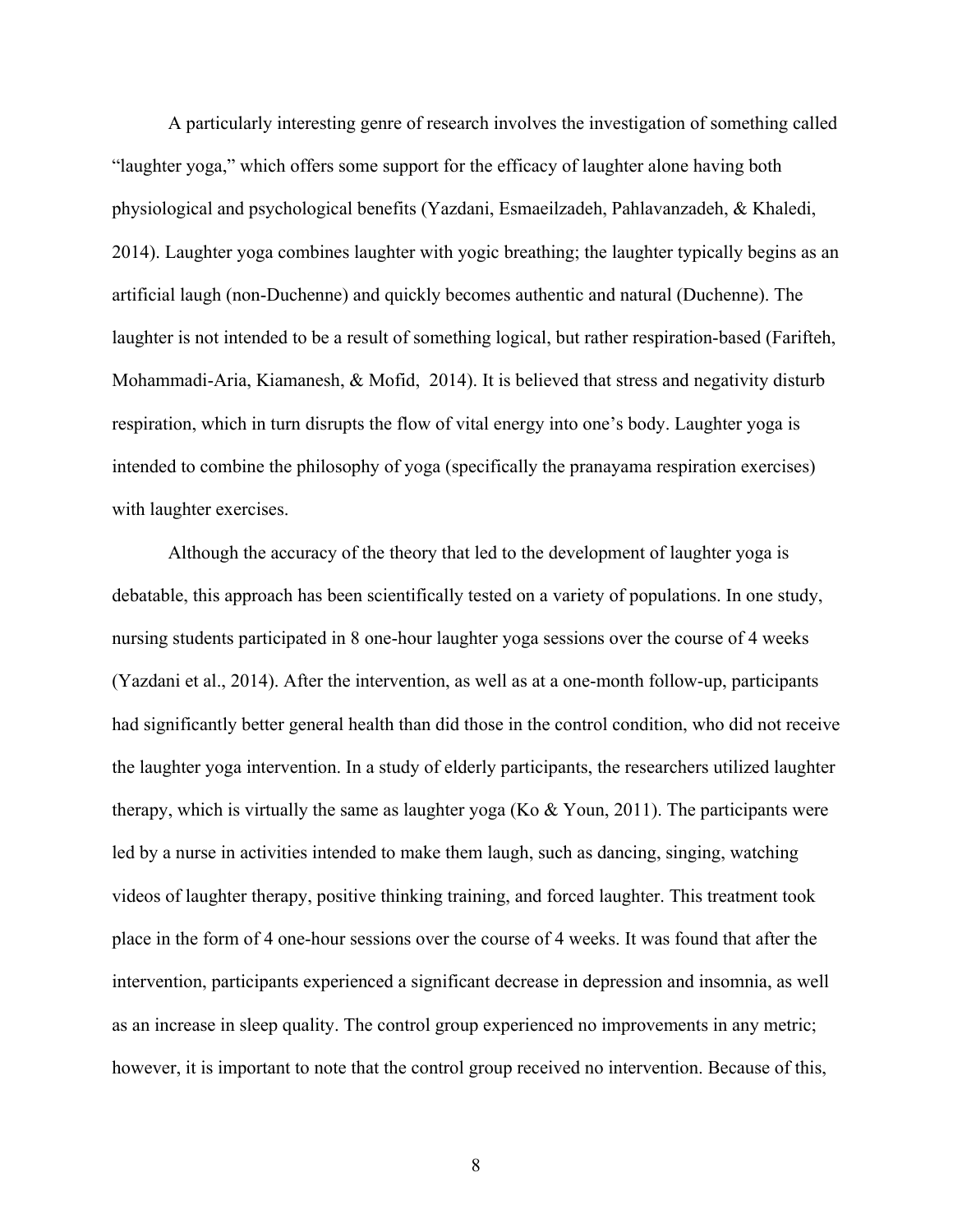it is difficult to pinpoint whether laughter (rather than another aspect of the group meetings) was what actually caused these improvements in patients. Laughter yoga has also been studied as a potential intervention for stress reduction in cancer patients (Farifteh et al., 2014). Based on selfreport measures, it was found that 20-30 minutes of laughter yoga prior to chemotherapy was effective in significantly reducing patient stress.

Although most would likely agree that stress feels "bad," and that it is something that should be reduced, we do not always consider what it is and why we do not like it. It was first stated in the 1979 Surgeon General's report that severe stress is linked to serious illnesses such as cancer and heart disease. As such, low levels of emotional stress are an important part of a "healthy" lifestyle. To manage stress, though, it is important to define what it is. Most people tend to think of stress in fairly general and simplistic sense, much like the *Merriam-Webster* definition of "a state of mental tension and worry caused by problems in your life, work, etc.," and "something that causes strong feelings of worry or anxiety." This is further characterized, perhaps more scientifically, by Lazarus and Folkman (1984) as being something within one's environment that is taxing or exceeding one's resources, or something that is appraised as being a danger to one's well-being. These definitions are consistent with a one of psychological stress. While psychological stress is a key component in the general idea of "stress," it tends to be a more subjective measure, as it is often assessed through self-report. As such, another component, physiological stress, is also important to consider.

Physiological stress, which is arguably a more objective measure of stress, can be defined in a number of ways. Selye (1950) argues that, regardless of the stressor, one can expect to see certain physiological changes that are characteristic of stress, such as in an increase in blood pressure and a discharge of A.C.T.H. (adrenocorticotropic hormone). As is summarized by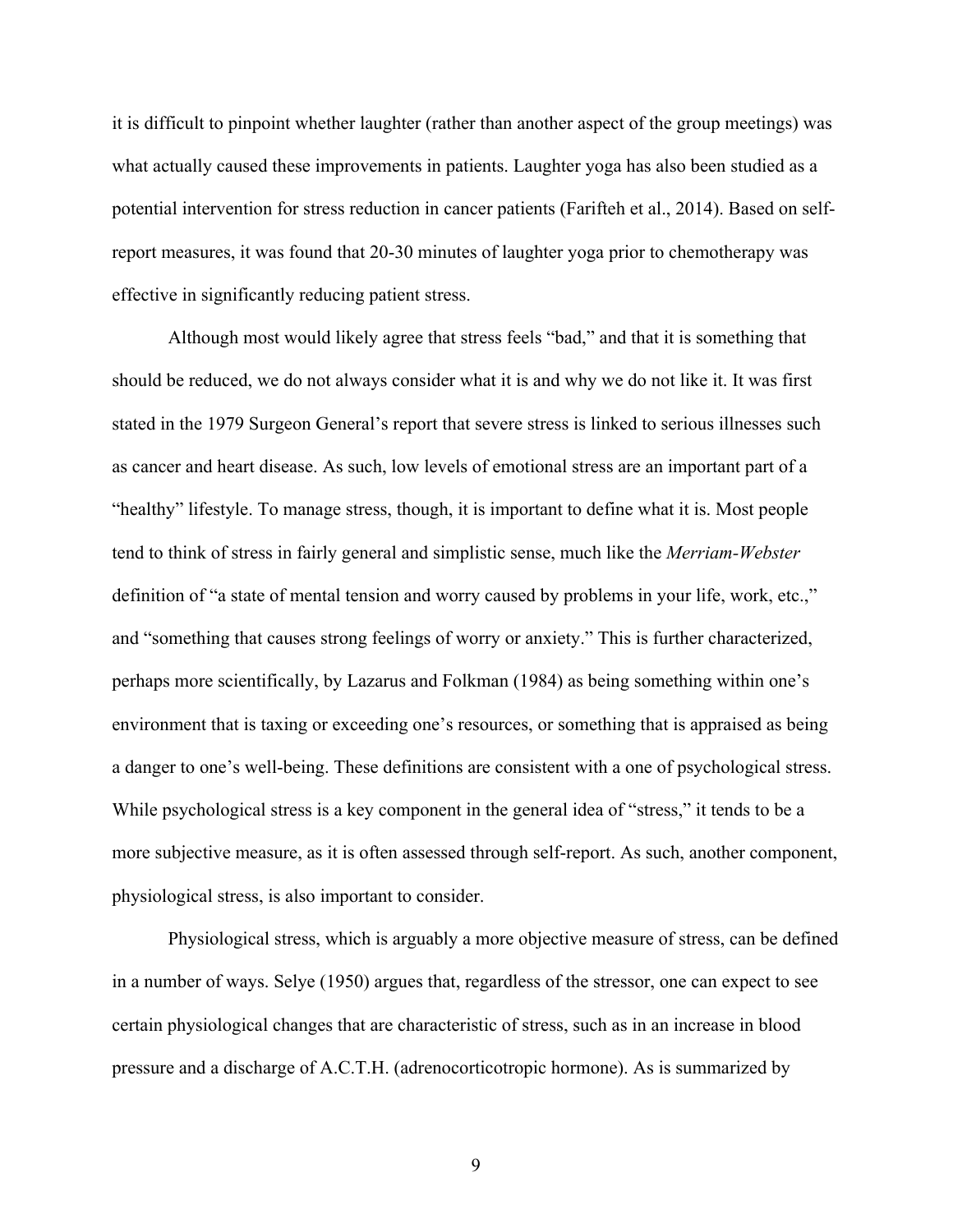Huang, Webb, Zarudos, and Acevedo (2013), physiological stress responses (particularly acute stress response) can also be seen through increases in HR.

One of the challenges of studying stress is evoking stress that one can measure. However, one reliable and valid task consistently used for this purpose is the Trier Social Stress Test (TSST; Kirschbaum, Pirke, & Hellhammer., 1993). The TSST requires that participants perform a stressful task in front of an audience. This can include either giving a speech or doing the aforementioned mental arithmetic, or a combination of both. Not only does participation in the TSST significantly increase one's self-report ratings of perceived psychological stress, it also significantly elevates one's HR (Hellhammer & Schubert, 2012; Kirschbaum et al., 1993). The stress of mental arithmetic alone (i.e., the TSST without the speech component) has also been shown to significantly increase HR (Brown, Szabo, & Seraganian, 1988).

There are multiple ways to elicit emotions other than stress in participants. One effective method is use of film. While films of varying lengths have been used, research indicates that clips as short as 6 seconds are enough to initiate a response (Uhrig et al., 2016). In a similar respect, videos ranging from 29 seconds to 236 seconds have been found to successfully elicit 4 key emotions: amusement, sadness, anger, and disgust (Hewig et al., 2005). Another study provided further evidence for this, as it was shown that videos with an average length of 151 seconds were able to elicit those same emotions, with the addition of contentment, surprise, and fear (Gross & Levenson, 1995). As such, it can be expected that with acute exposure to a video, one can elicit a desired emotion.

The purpose of the present study was to evaluate the relationship between laughter and stress; namely, to investigate whether exposure to a laughter-inducing video can reduce labinduced stress as compared to a nature control video. The present study aimed to assess potential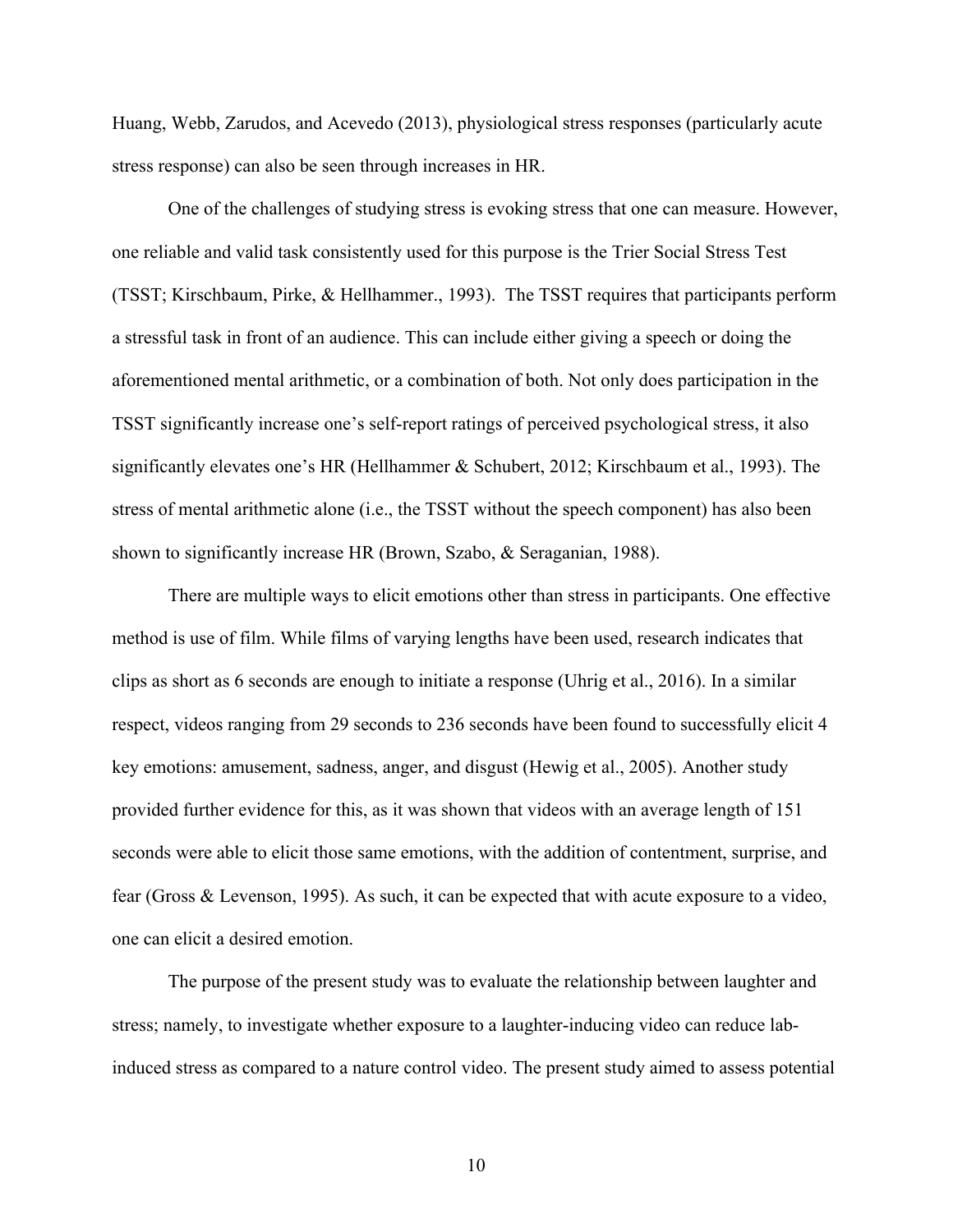benefits of laughter in the absence of a stimulus that is inherently comedic. The hypotheses were that (1) participants in the experimental condition would have lower HRs and RRs after exposure to a laughter video as compared to those in the control condition, and (2) participants in the experimental condition would report less stress following the laughter video as compared to those in the control condition.

## **Method**

## **Participants**

Participants included a total of 68 undergraduate students who were enrolled in psychology courses. Of the 68 participants, 8 were excluded from data analyses due to incomplete or inaccurate data. Therefore, a total of 60 participants, 30 per condition, were included in the analyses (10 males, 49 females, 1 preferred not to answer). Participants were 18- 31 years old ( $M = 21.30$ ,  $SD = 3.13$ ). Participants were predominantly white ( $n = 39$ ), followed by Hispanic/Latino(a) (n = 8), Asian (n = 7) and African American/Black (n = 4), other (n = 1), and multi-racial  $(n = 1)$ .

Participants were recruited through the university's research sign-up system, SONA. Students received 1 hour of extra credit (1 point) in a course of their choosing in exchange for their participation in the study.

## **Materials and Measures**

The present study required both self-report and physiological measures. All self-report measures were completed electronically via Qualtrics, and were distributed in 4 segments. The initial segment (Segment A) included demographic questions, followed by a series of scales, the first of which is the Perceived Stress Scale (PSS; Cohen & Williamson, 1988). The PSS is a 10 item questionnaire designed to assess a how stressful an individual perceives life situations to be.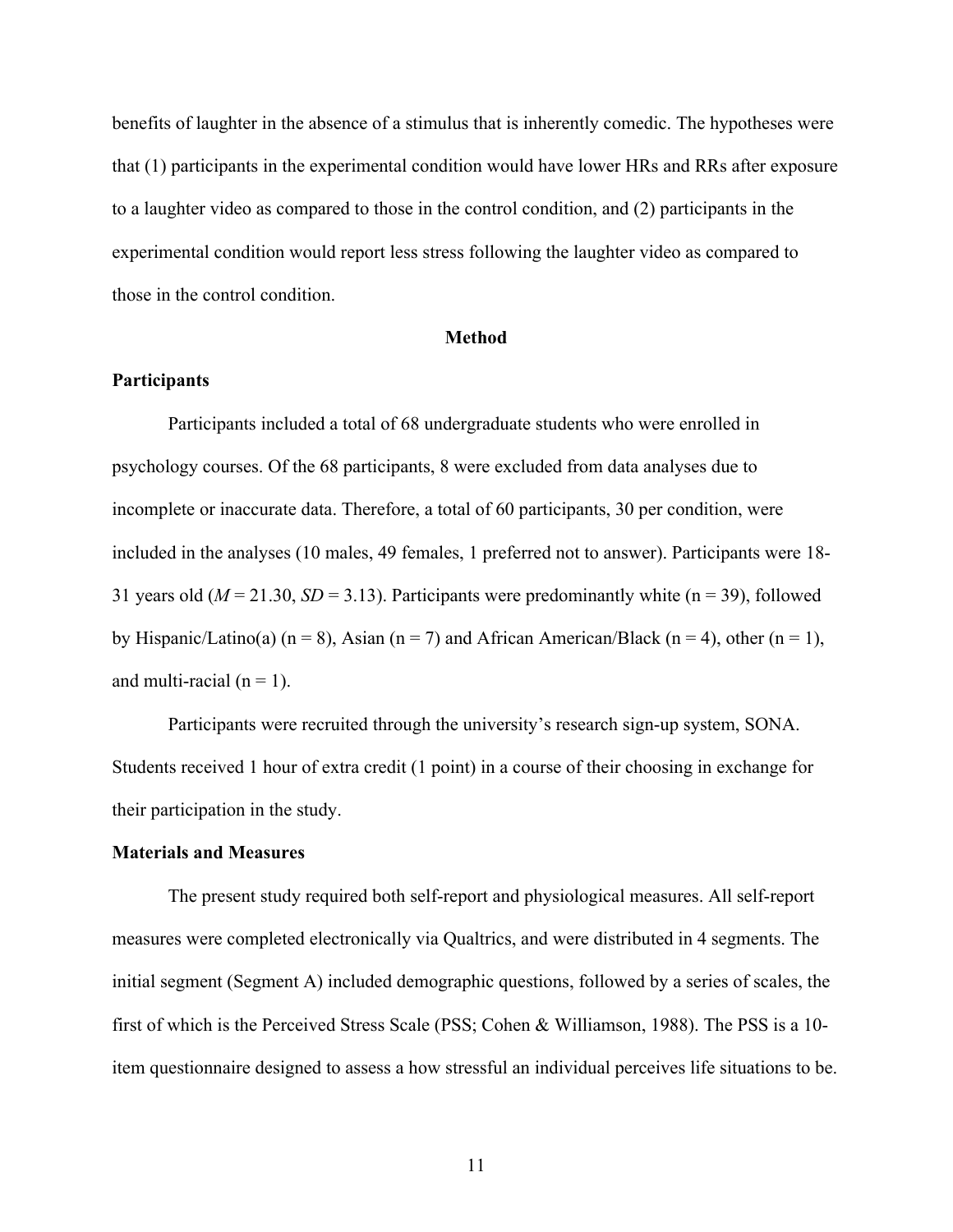The participant was asked to use a 5-point Likert-type scale ranging from 0 to 5 (with 0 being "never" and 5 being "very often") to rate how often they have felt or thought a certain way in the past month. The PSS was followed by the Ten-Item Personality Inventory (TIPI; Gosling, Rentfrow, & Swann, 2003). As the name suggests, the TIPI is a brief instrument used to assess a participant's "Big Five" personality traits. This measure utilizes a 7-point Likert-type scale ranging from 1 to 7 (with 1 being "disagree strongly" and 7 being "agree strongly"), with which participants were asked to rate the extent to which given personality characteristics were descriptive of themselves. The Daily Hassles Scale (DHS; Kanner, Coyne, Schaefer, & Lazarus, 1981) is a 117-item questionnaires that requires participants to rate the severity of hassle they have dealt with in the last month on a scale of 1 to 3 (with 1 being "somewhat severe" and 3 being "extremely severe").

The DHS (Kanner et al., 1981) was followed by a modified version the International Positive and Negative Affect Schedule Short Form (I-PANAS-SF; Thompson, 2007). This 10 item metric is designed to assess individuals' trait affect. Typically, participants are asked to use a 5-point Likert-type scale ranging from 1 (very slightly or not at all) to 5 (extremely) to rate the extent to which they generally experience a given emotion. For the purposes of this study and to obtain a rating of in-the-moment emotion, participants were asked to rate the extent to which they *currently* felt a given emotion. Finally, participants were asked to provide a rating of the extent to which they currently felt stressed, using the same 5-point Likert-type scale used in the I-PANAS-SF.

In addition to the initial survey, each participant completed three abridged versions of the survey throughout the course of the study. Segments B and D included the I-PANAS SF and stress rating from Segment A. Segment C included the I-PANAS-SF and current stress rating as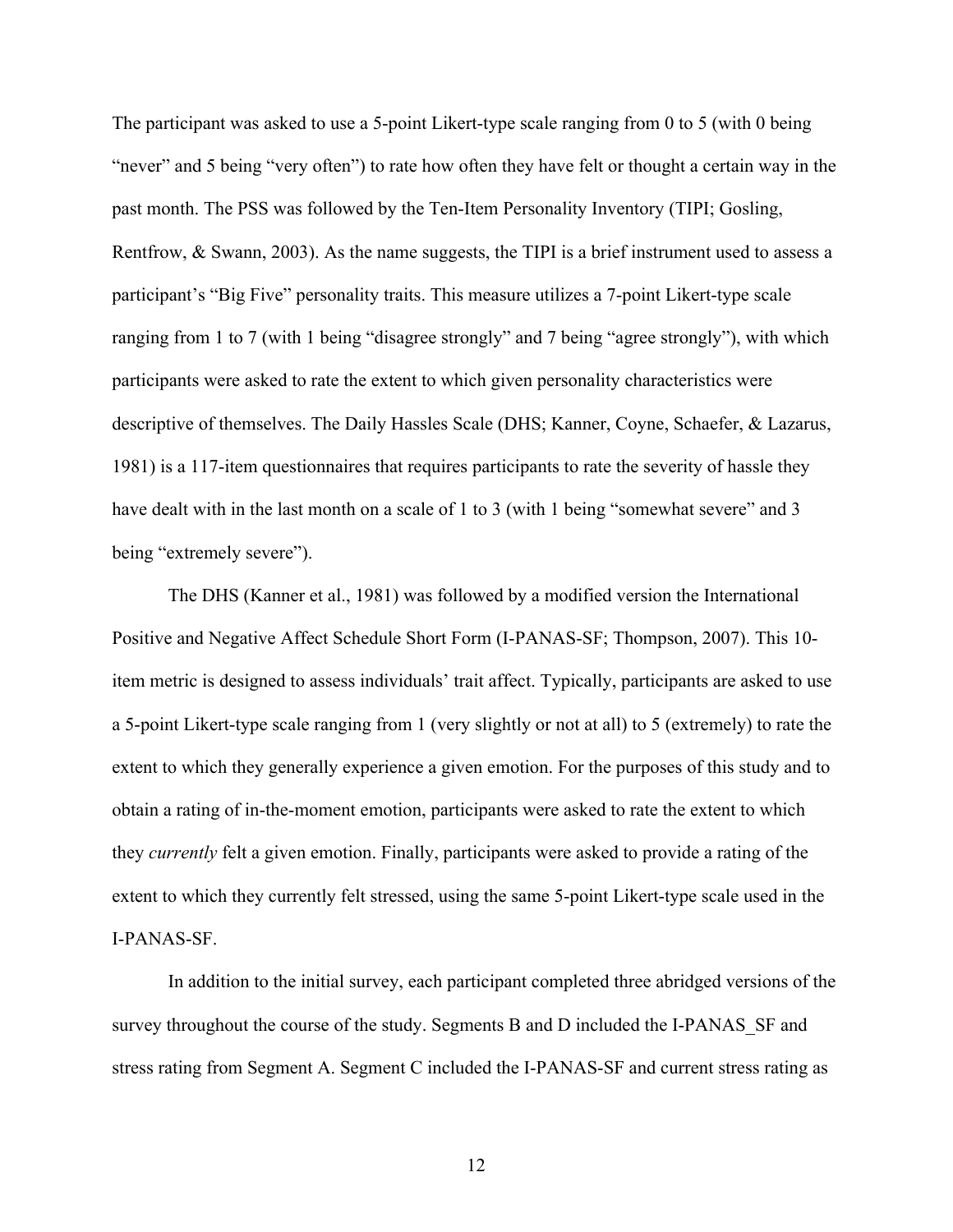it was presented in Segment B and D, as well as a 16-item emotion self-report inventory to assess the emotion evoked by the film (Gross & Levenson, 1995). This measurement allowed participants to rate the extent to which they felt each listed emotion during the film using a Likert-type scale ranging from 0 (did not even feel the slightest bit of emotion) to 8 (the most he or she has felt in his or her entire life).

To collect physiological data, the participant wore a strain gauge and electrodes, both of which were attached to an MP36 Biopac system. The strain gauge was placed around the chest and used to collect respiration data. The electrodes were placed on the wrists and ankles in a lead III configuration for ECG signal detection. This configuration was selected to accommodate right-handedness, as participants were required to complete surveys while wearing the electrodes. By placing the electrode on the left wrist, the potential for noise from use of the right hand was reduced. Data was collected at 1,000 Hz to allow report of HR, respiratory sinus arrhythmia (RSA), or heart-rate variability (HRV), and respiration rate and amplitude.

## **Procedure**

Participants signed for the 60-minute lab study online through the SONA system. Upon arrival to the lab, participants completed the initial survey (Survey A; 15 minutes). After the survey was completed, a research assistant placed the strain gauge around the participant's chest and attached the electrodes and lead cables in a lead III configuration. Once the Biopac equipment was in place, the participant was asked to sit still while a 5-minute baseline measure was recorded. After the baseline measure was finished, the research assistant came back into the room and began filming the experiment with a digital camera on a tripod, which was visible to the participant. Next, the participant was instructed to participate in a stress task administered by the research assistant, namely the arithmetic portion of the Trier Social Stress Test (TSST;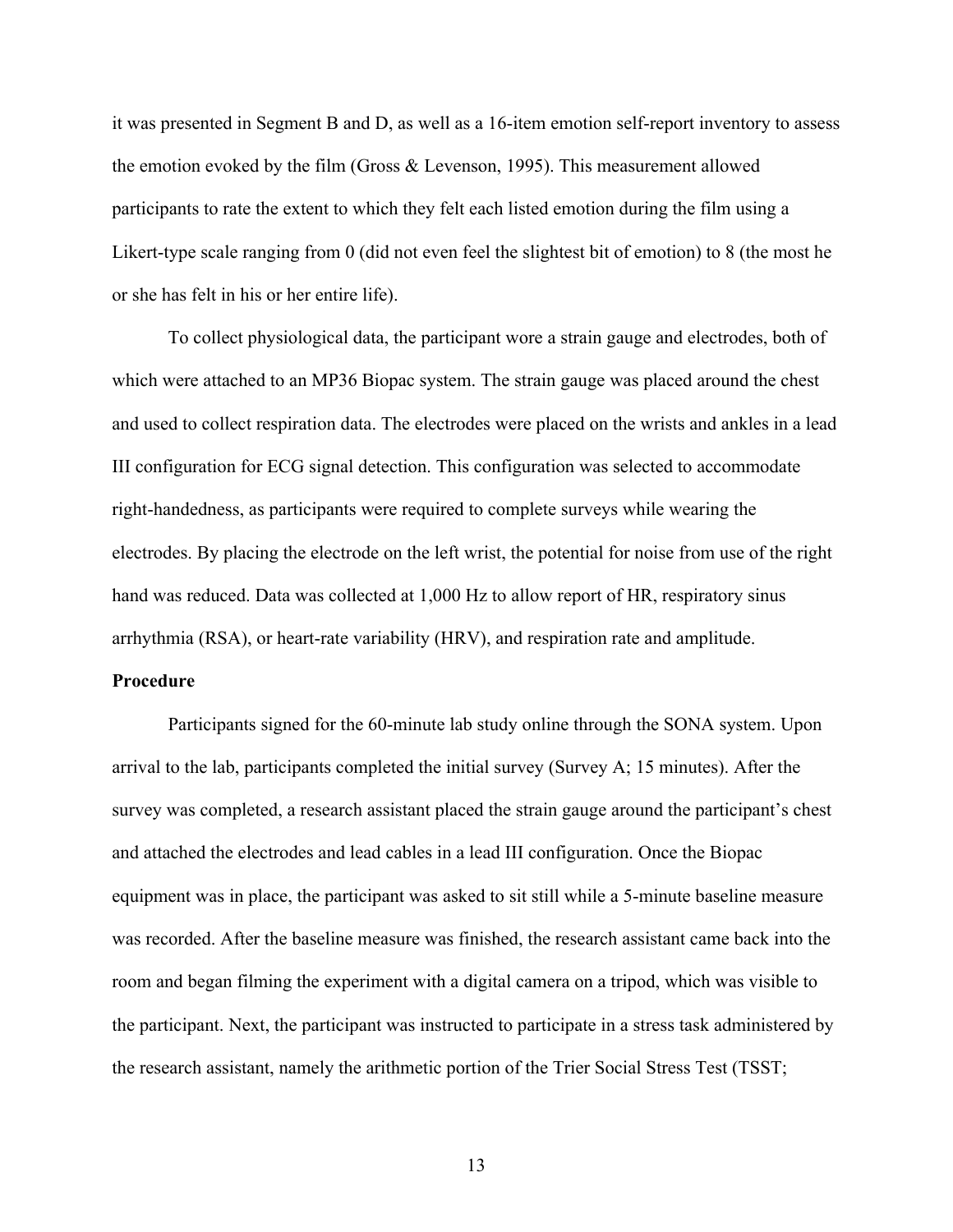Kirschbaum et al., 1993). During this task, participants were asked to serially subtract 13 from 1,022. Each time the participant made an error, the research assistant intervened by saying, "Stop, 1022," and the participant was required to restart the task from the beginning. At minutes 1 and 3 within this segment, the participant was told to go faster, regardless of the speed at which he or she was performing the mental arithmetic task.

Upon the completion of the TSST, the participant completed Segment B of the survey to assess his or her reaction to the stress task, as well as his or her emotional state. Following the survey, the participant viewed one of two videos (each approximately 2 minutes in length), which was based on random assignment. Participants in Condition A, the control condition, viewed a nature video (arctic scenes; see Appendix A), whereas participants in Condition B, the experimental condition, viewed a video intended to make them laugh (a video of a baby laughing hysterically at his dad ripping paper; see Appendix B). During this portion of the experiment, the research assistant sat in an adjacent room behind a two-way mirror to watch the participant. The research assistant marked on the Biopac output when the participant laughed. Short laughs (i.e., a single "ha" or other brief expression of laughter) was characterized by a single mark and counted as one second of laughter. Longer laughter was characterized by marking and labeling the beginning (B) and end (E) of the laughter sequence.

After the video ended, the video camera was turned off and the participant completed the third segment of the survey (Segment C). This was followed by a request to sit still once more while a second 5-minute baseline was recorded. Finally, the participant completed the fourth segment of the survey, and was debriefed about the purpose of the study. An overview of the procedure can be seen in Figure 1.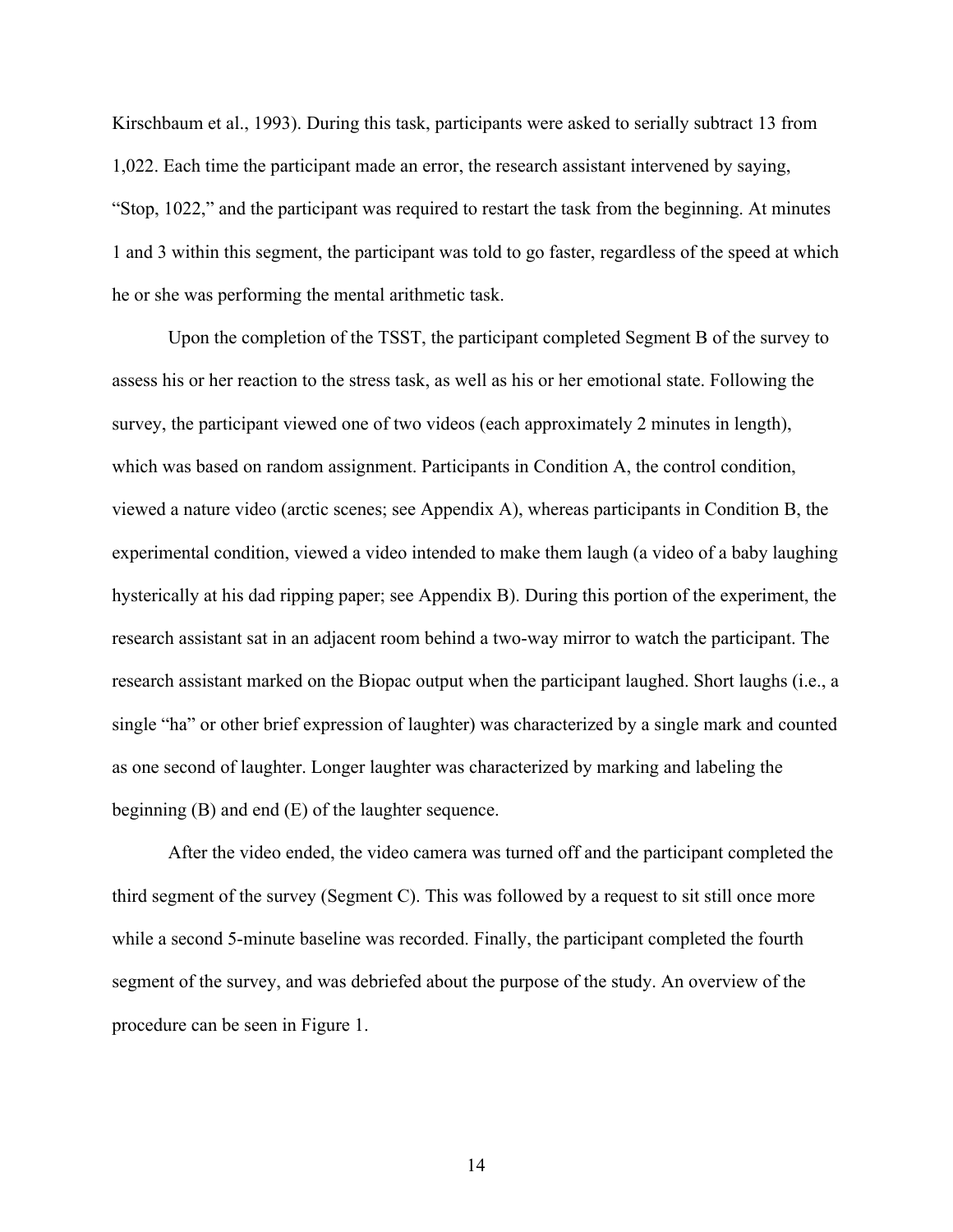#### **Results**

## **Physiological Measure**

**Heart Rate.** A one-between (condition), one-within (phase) analysis of variance (ANOVA) was used to examine mean HR across four main phases: during the first baseline (Base 1), during the mental arithmetic task (TSST), while watching the video (Video), and during the second baseline (Base 2) and condition. Mauchly's test of sphericity was violated, and so the Greenhouse-Geisser correction was used. The interaction between group and phase was not significant,  $F(1.59, 92.04) = .50$ ,  $p = .57$ . There were, however, significant differences between the 4 phases,  $F(1.59, 92.04) = 27.95$ ,  $p < .001$ . More specifically, HR was significantly higher during TSST ( $M = 85.56$  beats per minute; BPM) than during Base 1 ( $M = 77.34$  BPM),  $F(1, 58) = 79.95 p < .001$ . Likewise, HR was significantly higher during TSST than during Video ( $M = 72.60$  BPM),  $F(1, 58) = 44.44$ ,  $p < .001$ . As can be seen in Figure 2, there were no significant differences between Video and Base 2 ( $M = 76.36$  BPM),  $F(1, 58) = 3.00$ ,  $p = .09$ . These data suggest that the Trier Social Stress Test (Kirschbaum et al., 1993) was successful in inducing physiological stress. Furthermore, there were no significant differences in mean HR between the control and laughter groups,  $F(1, 58) = 0.10$ ,  $p = .76$ , suggesting there was no main effect of group.

**Respiration Rate.** A one-between and one-within repeated measures ANOVA was run to examine mean RR across 3 main phases: during baseline 1 (Base 1), while watching the video (Video), and during baseline 2 (Base 2). RR from the TSST phase was excluded from these analyses due to the oral component of this task; because participants had to speak, RR during this phase was an unreliable measure. Sphericity was violated and the Greenhouse-Geisser correction was used. The ANOVA indicated that there was no significant interaction between phase and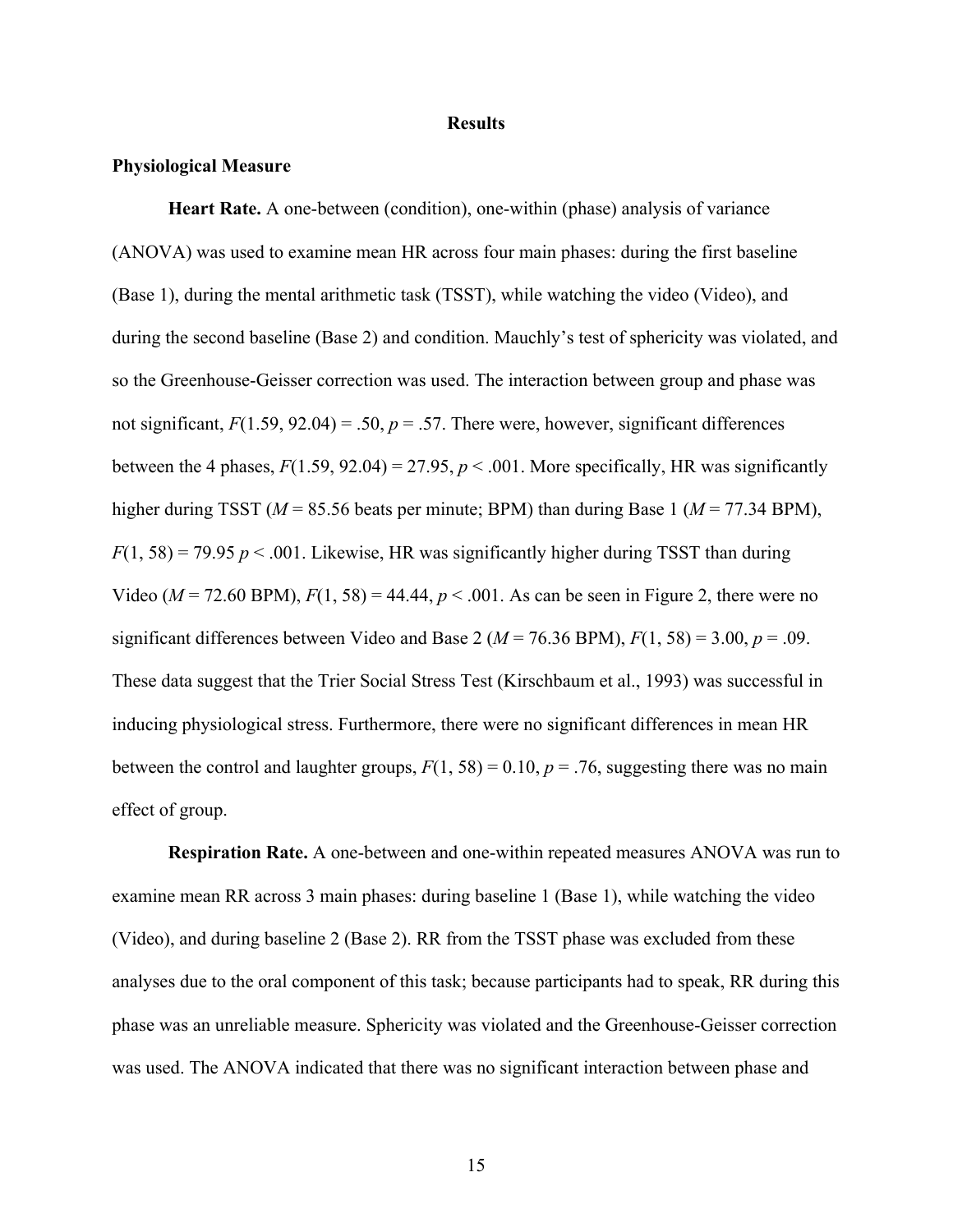group,  $F(1.22, 70.96) = 0.41$ ,  $p = .67$ . There were no significant differences in RR across the 3 phases,  $F(1.22, 70.96) = 1.59$ ,  $p = .21$ . Furthermore, there were no significant differences in RR between groups,  $F(1, 58) = 0.02$ ,  $p = .88$ .

## **Self-Report Measures**

Between-group comparisons of self-report measures were done in two ways. First, groups were compared based on condition, i.e. control  $(n = 30)$  vs laughter  $(n=30)$ . For a second between-group measure, participants in the laughter condition were further categorized into two groups: those in the laughter group who laughed (Laughers;  $n = 15$ ), and those in the laughter group who did not laugh (Non-laughers;  $n = 15$ ). This allowed for the comparison of Laughers, Non-laughers, and controls. Of the Laughers, total time spent laughing ranged from 1 second to 16 seconds  $(M = 3.67$  seconds).

**Ten-Item Personality Inventory.** A one-way ANOVA was used to examine betweengroup differences in self-reported personality traits. It was found that those in the laughter group rated themselves as significantly more open to experiences ( $M = 6.07$ ,  $SD = 0.74$ ) than those in the control group ( $M = 5.33$ ,  $SD = 1.21$ ),  $F(1, 58) = 7.99$ ,  $p = .006$ . To further examine this relationship, a one-way ANOVA was run to examine differences between those in the control, Laughers, and Non-laughers. It was found that there were significant differences in ratings of openness to new experiences,  $F(2, 57) = 4.23$ ,  $p = .02$ . Follow-up tests using the Tukey procedure indicated that there were no significant differences between Laughers ( $M = 5.93$ ,  $SD =$ 0.70) and Non-laughers ( $M = 6.20$ ,  $SD = 0.78$ ),  $p = .75$ , nor were there significant differences between those who Laughed and the control group (*M* = 5.33, *SD* = 1.21). There were, however, significant differences between Non-laughers and the control, in that Non-laughers rated themselves as significantly more open to new experiences,  $p = .02$ .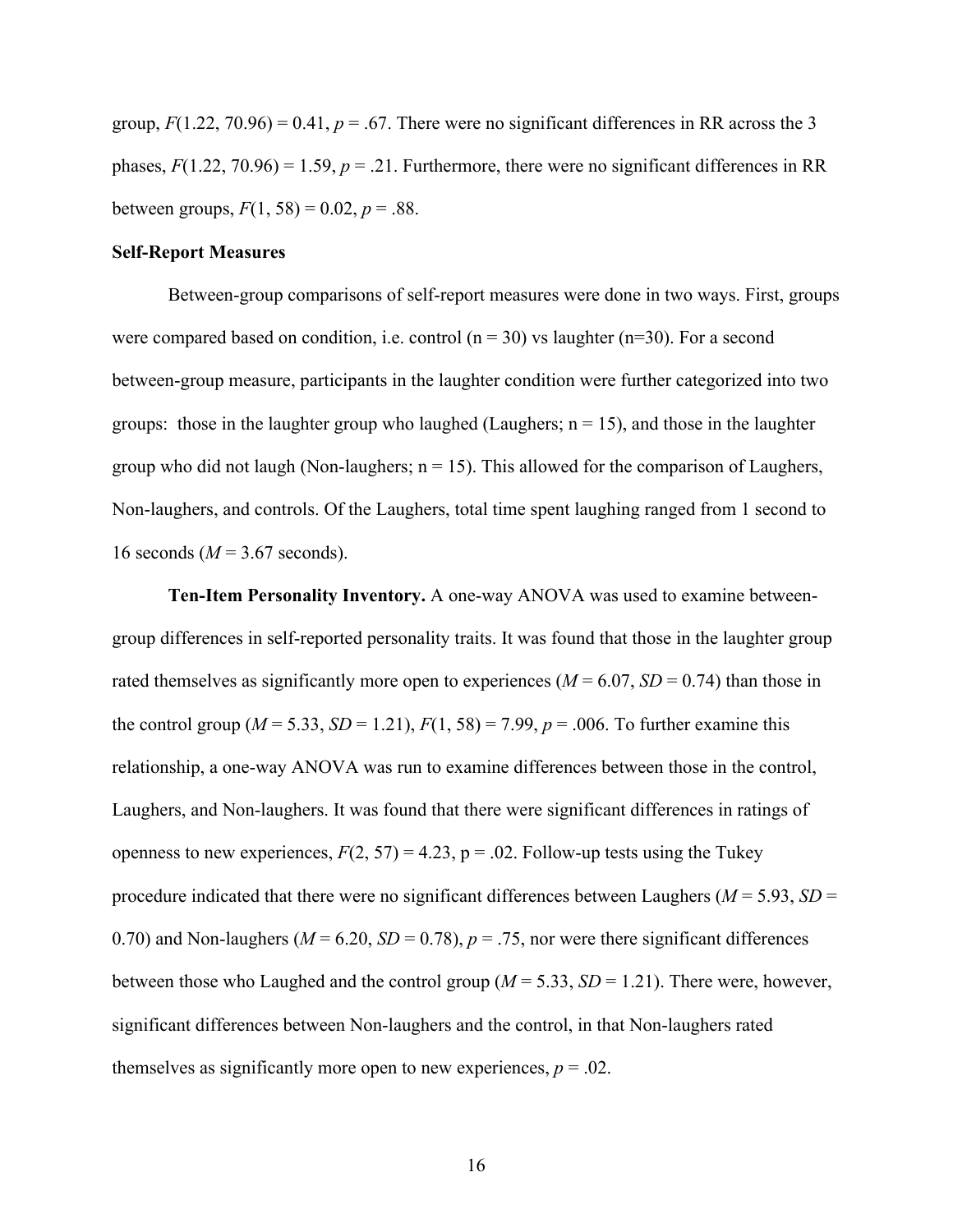There were no other significant between-group differences in self-reported personality traits.

**Perceived Stress Scale.** A one-way ANOVA on total PSS (Cohen & Williamson, 1988) score indicated that the control group ( $M = 18.83$ ,  $SD = 6.30$ ) had significantly higher PSS scores than the experimental group ( $M = 14.45$ ,  $SD = 5.91$ ),  $F(1, 56) = 7.46$ ,  $p = .008$ . A one-way ANOVA was also used to examine differences is PSS score between Laughers, Non-laughers, and control groups. It was found that there were significant differences between the three groups,  $F(2, 55) = 4.15$ ,  $p = .02$ . Follow-up tests were completed using the Tukey procedure. As was the case for the TIPI, there were only significant differences in PSS total score between the control group ( $M = 18.83$ ,  $SD = 6.30$ ) and Non-laughers ( $M = 13.36$ ,  $SD = 5.93$ ), in that Non-laughers had lower PSS scores,  $p = .02$ .

**Daily Hassles.** A one-way ANOVA revealed differences between control and laughter groups in total scores from the DHS (Kanner et al., 1981), in that those in the control group (*M* = 73.62,  $SD = 43.01$ ) had significantly higher DHS scores than those in the laughter group ( $M =$ 48.60,  $SD = 28.66$ ,  $F(1, 57) = 6.96$ ,  $p = .01$ .

A one-way ANOVA also revealed significant differences in DHS score between the control, Laughers, and Non-laughers,  $F(2, 56) = 4.37$ ,  $p = .02$ . Follow-up tests were completed using the Tukey procedure. These tests indicated that there were no significant differences in DHS total score between the Laughers (*M* = 57.20, *SD* = 29.84) and Non-laughers (*M* = 40.00, *SD* = 23.54), nor were there significant differences in DHS total score between Laughers and the control ( $M = 73.62$ ,  $SD = 43.01$ ). However, Non-Laughers had significantly lower DHS total scores than those in the control,  $p = .01$ .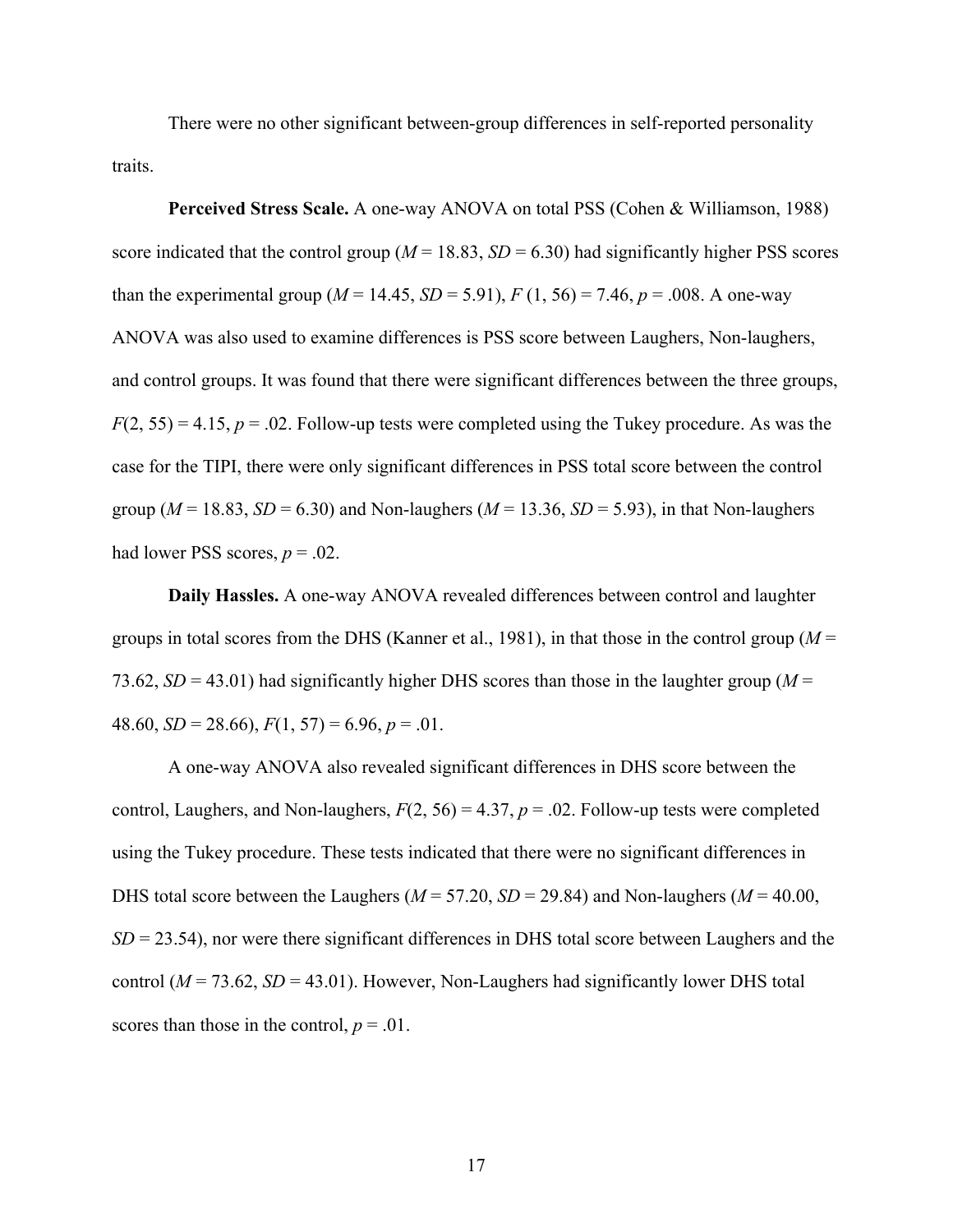**Self-reported Stress.** A one-between and one-within repeated measures ANOVA was run to evaluate the differences in self-reported stress ratings across 4 phases: during the initial survey (Base 1), after the arithmetic task (TSST), after watching the video (Video) and after the second baseline (Base 2). Using a Greenhouse-Geisser correction, as is shown in Figure 3, it was found that there were significant differences in self-reported stress between the 4 phases,  $F(2.33, 132.69) = 33.09$ ,  $p < .001$ . Contrasts indicated that stress ratings were significantly lower at Video ( $M = 1.90$ ) than at TSST ( $M = 2.91$ ),  $F(1, 57) = 53.73$ ,  $p < .001$ . In addition, there were significant differences in stress rating between groups, in that those in the laughter condition (*M*  $= 2.06$ ) reported lower stress than those in the control condition ( $M = 2.63$ ),  $F(1, 57) = 6.19$ ,  $p =$ .02. However, there was no significant interaction between group and phase,  $F(2.33, 132.69) =$ 0.43,  $p = .69$ . (See Table 1.)

Due to the unexpected between-group differences in baseline stress, other stress-related variables were examined. As such, the one-between, one-within repeated measures ANOVA was once again used to examine the differences in self-reported ratings of stress across the 4 phases, this time using baseline DHS score as a covariate. Using a Greenhouse-Geisser correction, it was found that after controlling for DHS total score, there was no significant interaction, *F*(2.29,  $126.19$  = 0.21,  $p = .84$ . There were significant differences between the 4 phases,  $F(2.29, 126.19)$  $= 3.70$ ,  $p = .02$ . Contrasts indicated that there were significant differences between TSST and Video ratings of stress,  $F(1, 55) = 8.35$ ,  $p = .006$ . However, after controlling for DHS score, there were no longer significant differences between groups,  $F(1, 55) = 2.84$ ,  $p = .10$ . (See Figure 4.)

A one-between and one-within repeated measures ANOVA was used to assess differences in stress rating across the 4 time points between Laughers, Non-laughers, and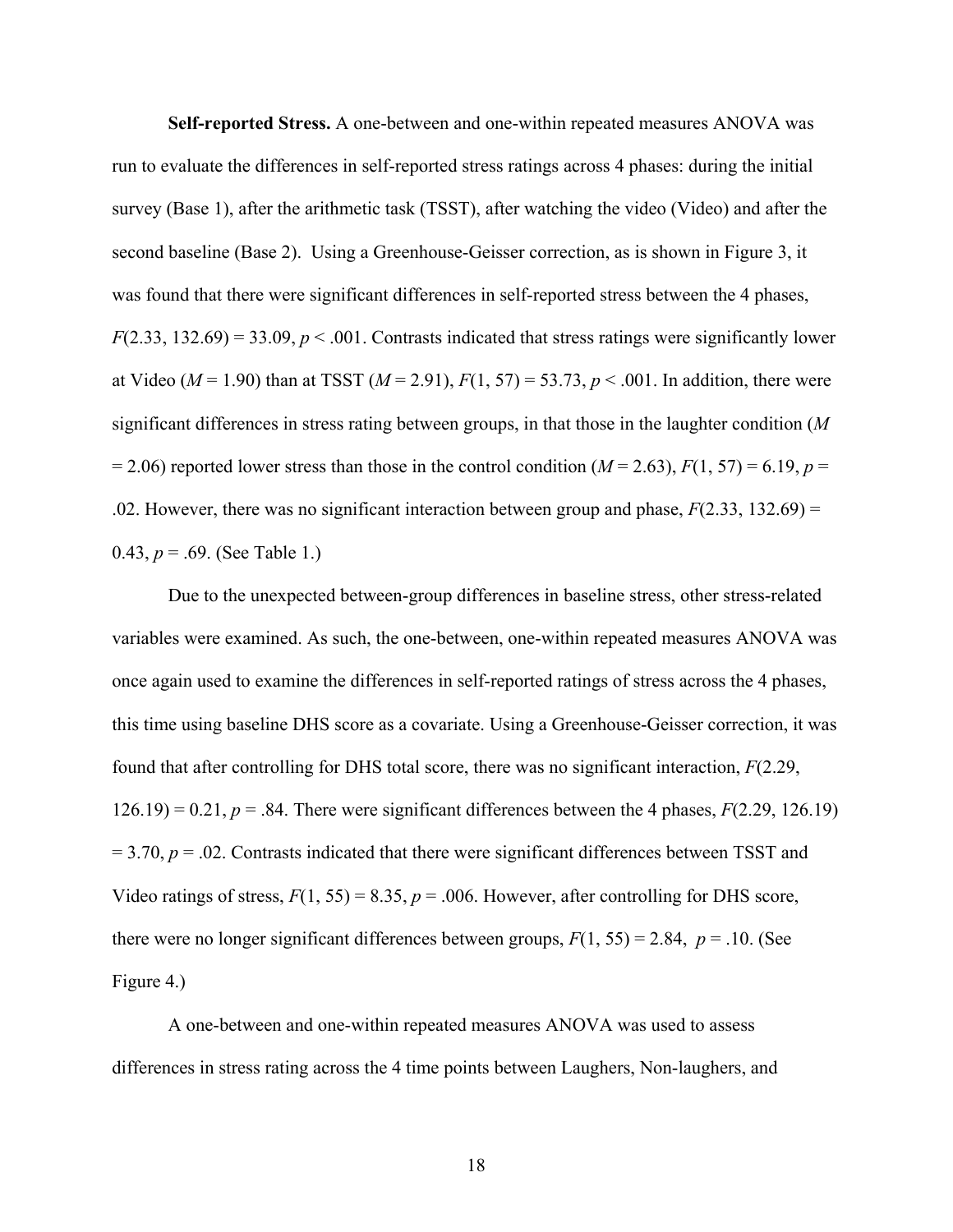controls. Mauchly's Test of Sphericity was violated, therefore, the Greenhouse-Geisser correction was used. There was no significant interaction between phase and group, *F*(4.68,  $131.11$ ) = 0.95,  $p = 0.45$ . It was found that there were significant differences between phases,  $F(2.34, 131.11) = 28.67, p < .001$ . Contrasts indicated that stress was significantly lower at Video than at TSST,  $F(1, 56) = 48.83$ ,  $p < .001$ . There were also significant between-group differences,  $F(2, 56) = 3.40$ ,  $p = .04$ . Post-hoc tests using the Tukey adjustment indicated that Laughers reported significantly lower stress than controls,  $p = .04$  (Table 2, Figure 5).

Laughers, Non-Laughers, and the control group were again examined using a repeated measures ANOVA, this time using DHS score as a covariate. As was the case in prior analyses, after controlling for DHS score and using a Greenhouse-Geisser correction, there was no significant interaction between phase and group,  $F(4.61, 124.56) = 0.56$ ,  $p = .76$ . There were significant differences between phases,  $F(2.31, 124.56) = 3.92$ ,  $p = .02$ . Contrasts indicated that Video stress was significantly lower than TSST stress,  $F(1, 54) = 9.10$ ,  $p = .004$ . However, after controlling for DHS, there were no longer significant between-group differences,  $F(2, 54) =$ 2.41,  $p = 10$  (Figure 6).

**16-item Emotion Inventory.** A one-way ANOVA was used to examine between-group differences in self-reported ratings of happiness from the 16-item emotion inventory (Gross  $\&$ Levenson, 1995). Those who watched the laughter video  $(M = 5.20, SD = 2.27)$  reported that they had experienced significantly more happiness while watching the video than those who watched the control video ( $M = 3.79$ ,  $SD = 2.11$ ),  $F(1, 57) = 6.08$ ,  $p = .02$ . There were no significant differences between groups in self-reported ratings of any other emotions from Gross' and Levenson's (1995) emotion inventory. There were no significant differences in happiness ratings between Laughers, Non-laughers, and the control group.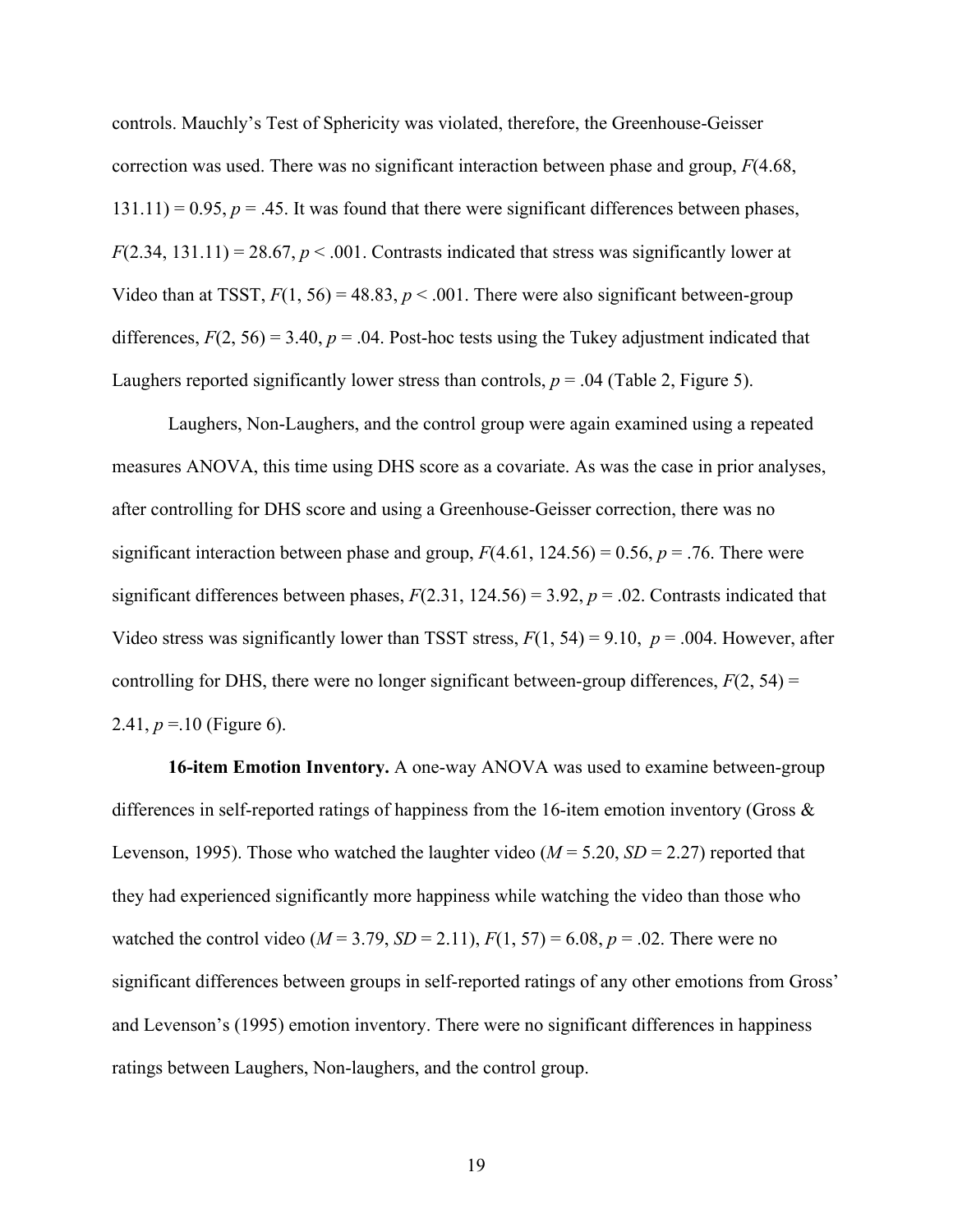## **Discussion**

The purpose of the present study was to examine the effects of laughter on stress reduction. It was hypothesized that participants in the laughter condition would experience lower HR and RR after watching the video. There was a significant main effect of phase for HR, in that TSST HR was significantly higher than Base 1 and Video HR. However, there were no significant changes in RR across phases. Furthermore, it was found that there were no significant differences in HR or RR between groups. It was also hypothesized that participants in the laughter condition would report less stress than the control group following the video. Results indicated that self-reported stress was significantly lower following the Video than it was following the TSST, and that there were significant between-group differences. While the laughter group did report significantly lower stress than the control group, there was not a significant phase by group interaction, indicating that these participants came into the experiment with lower stress. After controlling for DHS scores, there were no longer significant differences in self-reported stress between groups. Analyses comparing the control group, Laughers, and Non-laughers indicated similar results. Laughers reported significantly lower stress than the control group, but there was no significant phase by group interaction. After controlling for DHS scores, there were no longer significant between-group differences.

One possible explanation for the lack of differences is the small amount of laughter that occurred in the laughter condition. Of the participants in the laughter condition, only half laughed, and those who did laugh typically did so very little. This may be a result of the missing component of social facilitation. Participants watched the videos alone to decrease the probability that any confounding factors, such as being in a social situation, could influence stress recovery. The presence of an audience can facilitate performance, as well as increase co-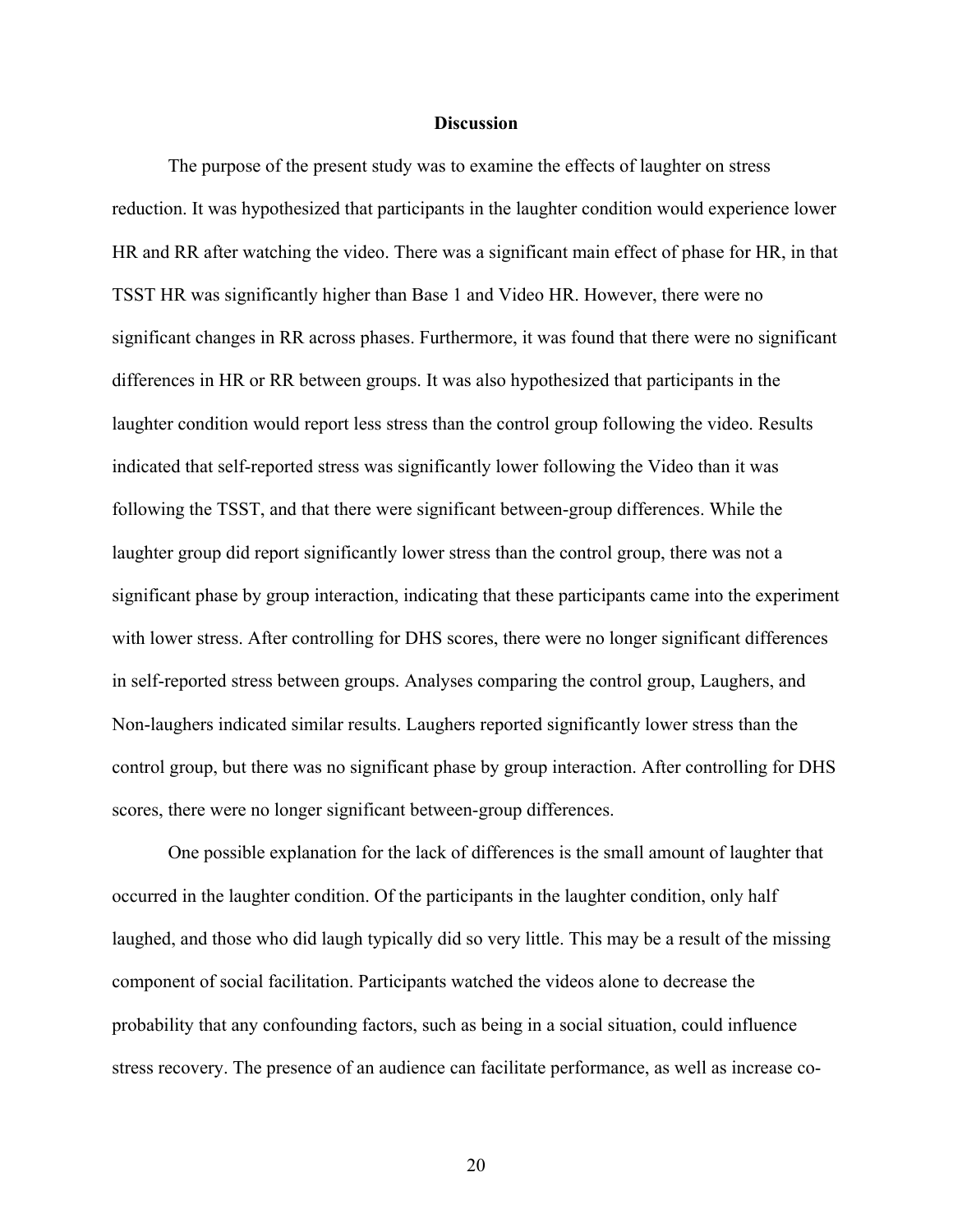action (Zajonc, 1965). Because there was no audience and therefore nothing to help facilitate laughter, participants may not have laughed as much as they would have if an audience had been present (whether that be another participant or a confederate). Participants' lack of laughter was one of the biggest limitations of this study. Because social facilitation may play a key role in laughter, in future research, it would be beneficial to include a condition in which participants were paired with another participant or a confederate.

In addition to the lack of audience, the stimulus may not have been powerful enough to induce large amounts of laughter. Provine's (1992) research using canned laughter as a stimulus indicated that laughter itself was a laugh-inducing stimulus. Therefore, it was predicted that the laughter of the baby and father in the present stimulus would induce laughter. However, it may not be that laughter induces laughter, as Provine's (1992) research suggested. Although people did laugh in response to the canned laughter, the 1992 study was also done in large groups. Instead of the primary cause of laughter being contagion from the laugh tracks, it may be the audience was more important in facilitating laughter. Additionally, Platow et al. (2005) found that people laughed more when they heard a laugh track that they believed to be in-group members' laughs. It may be that the undergraduate students who participated in the study did not consider parents and children to be a part of their *ingroup,* and as a result, may have laughed less.

This study was further limited in that the minimal number of stimuli were presented. Since there was only one control video and one laughter video, the results may indicate a direct effect of those specific videos, rather than an effect of the condition. It may be that there is a relationship between laughter and stress reduction that was not detected in the present study due to the insufficient number of stimuli. Future research should include an increased number of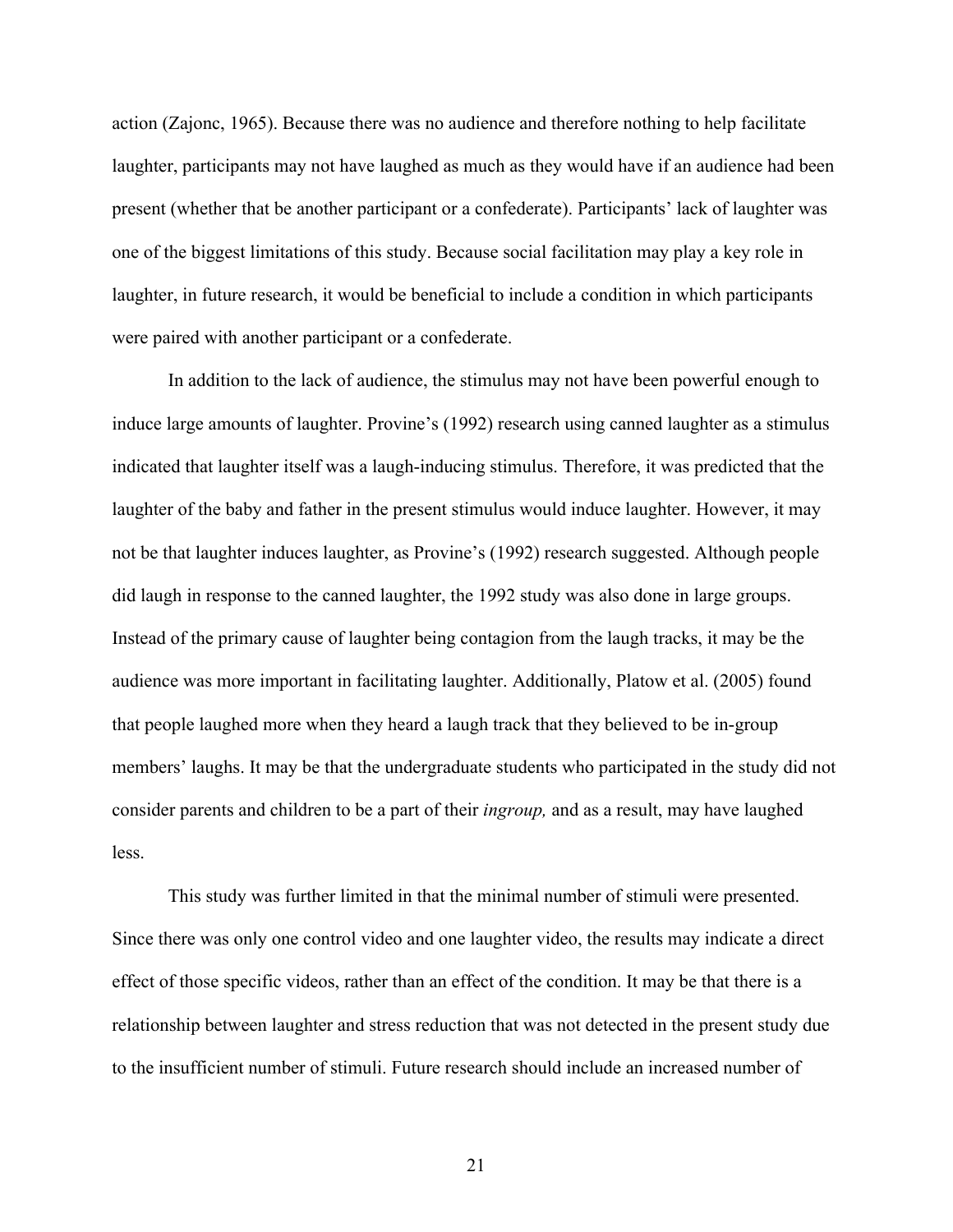stimuli in each condition to account for any effects of the video itself. It may also be beneficial to allow for participants to select stimuli that they find most humorous to increase the probability that they laugh.

Finally, the length of this study was very brief. The video duration was only 2 minutes. Although past research indicates that video clips lasting only a few seconds are enough to elicit emotion (Uhrig et al., 2016), the same may not be true for laughter. Not only may participants need longer exposure to stimuli to induce laughter, they may need to spend more time laughing to experience benefits. This study was also brief in that participants were only followed for 5 minutes following the presentation of the stimuli. There may have been delayed effects of the stimuli that were not accounted for in this design. Future research should examine longer term effects of laughter.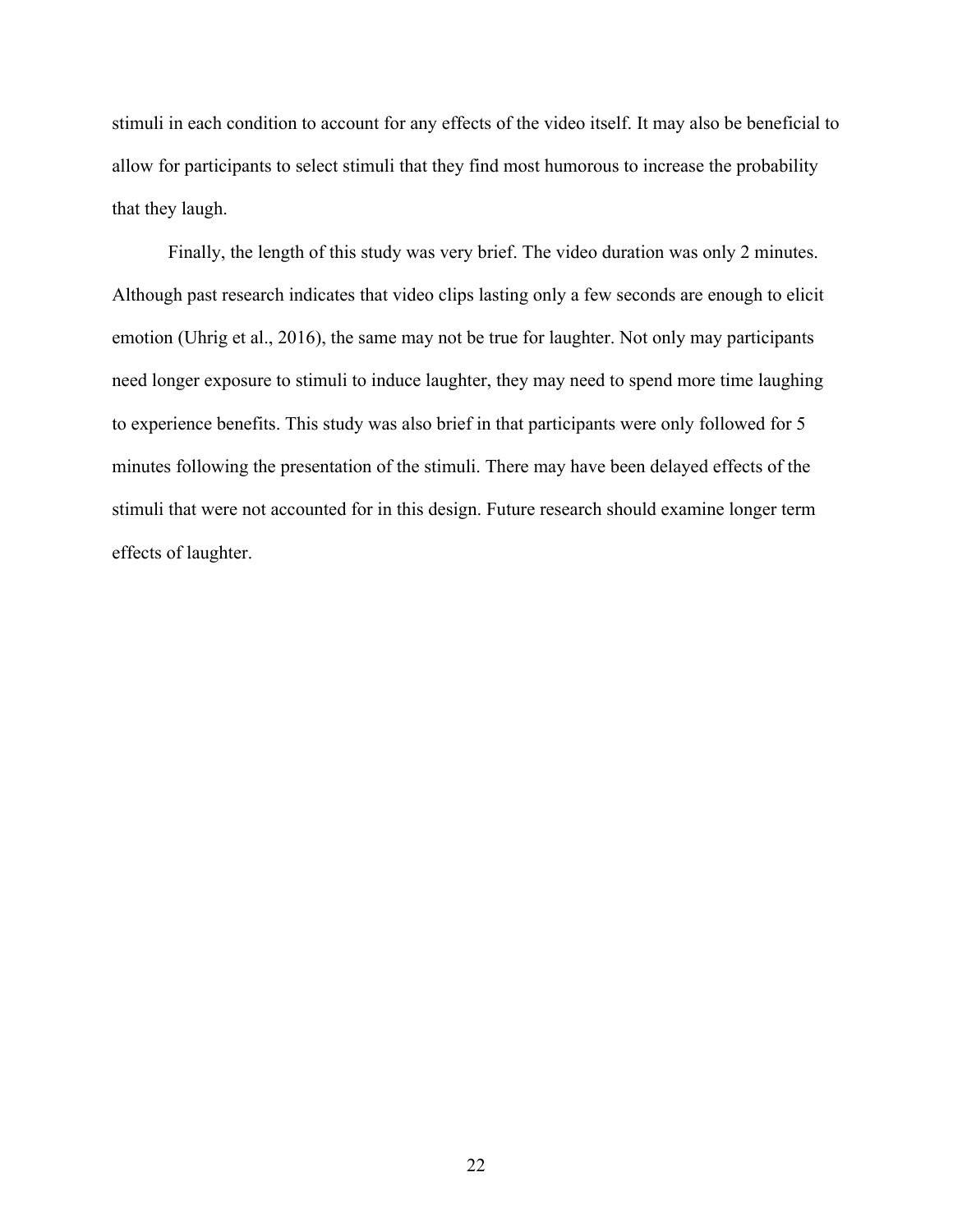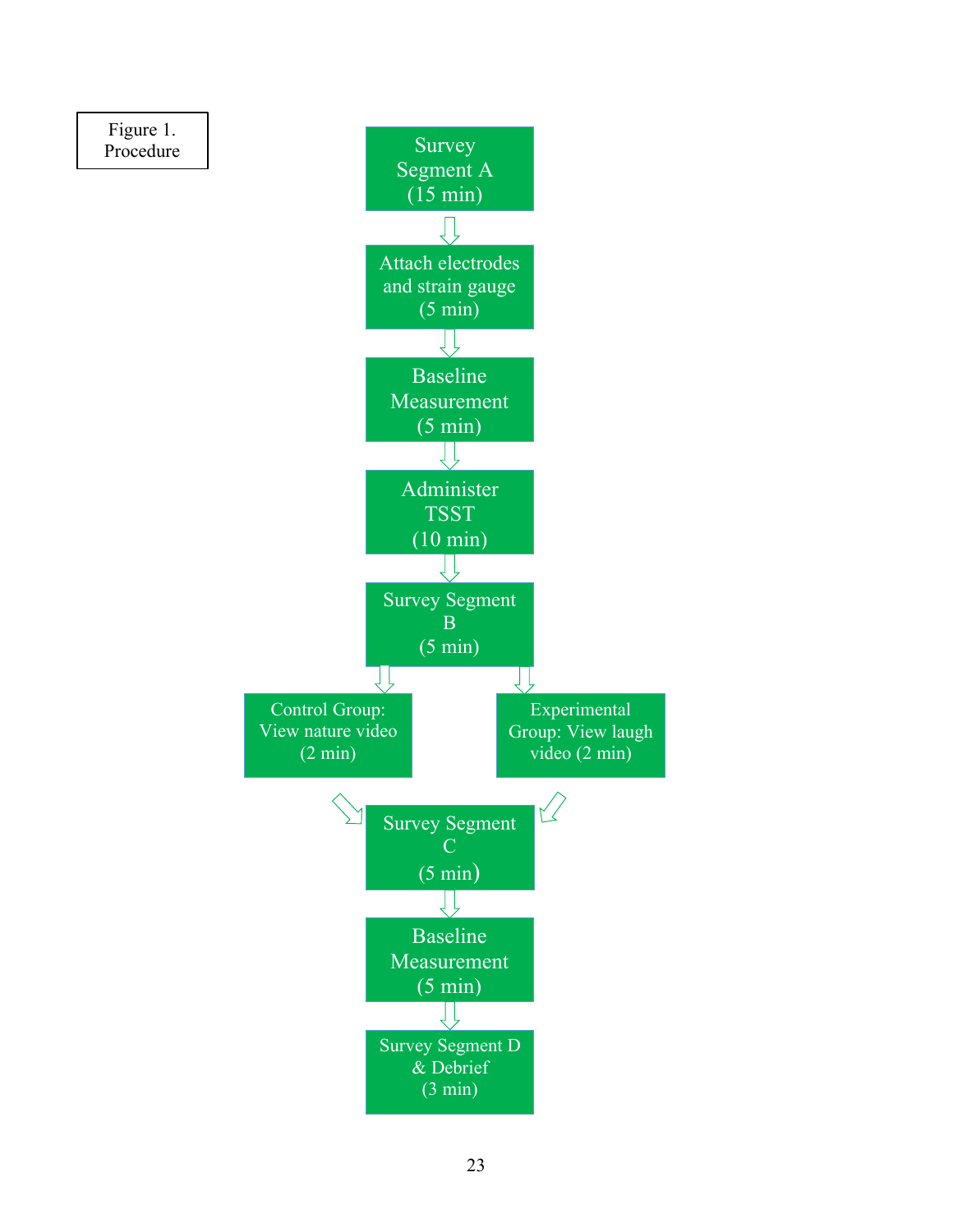

Figure 2. Mean HR. HR during TSST was significantly higher than HR during Base 1 and Video. No significant interaction or significant betweengroup differences were found. Bars at each data point represent standard error.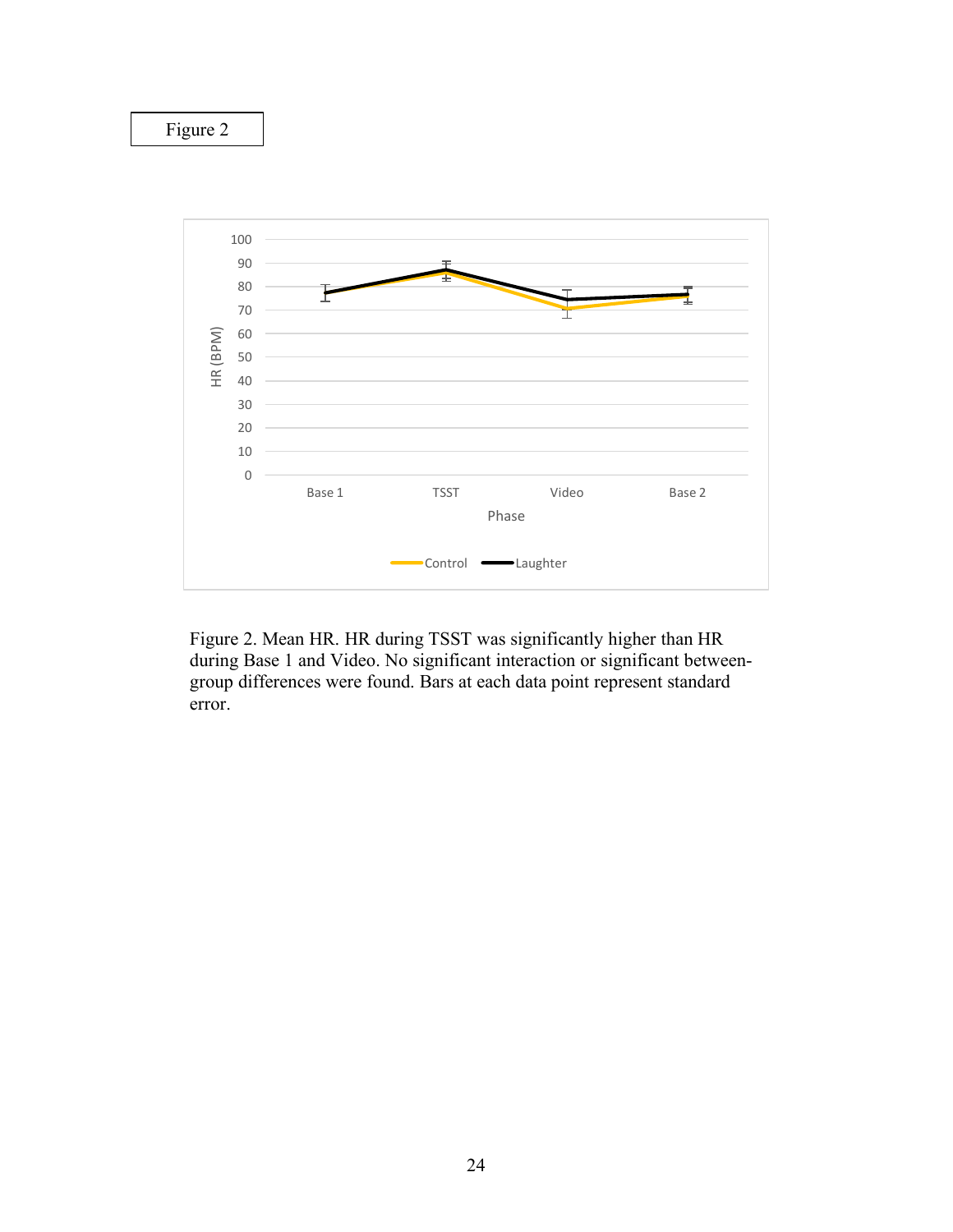

Figure 3. Mean Self-Reported Stress Rating: I. Stress rating was significantly higher following TSST than stress rating following video. Laughter group reported significantly lower stress than control group. No significant phase by group interaction was found. Bars at each data point represent standard error.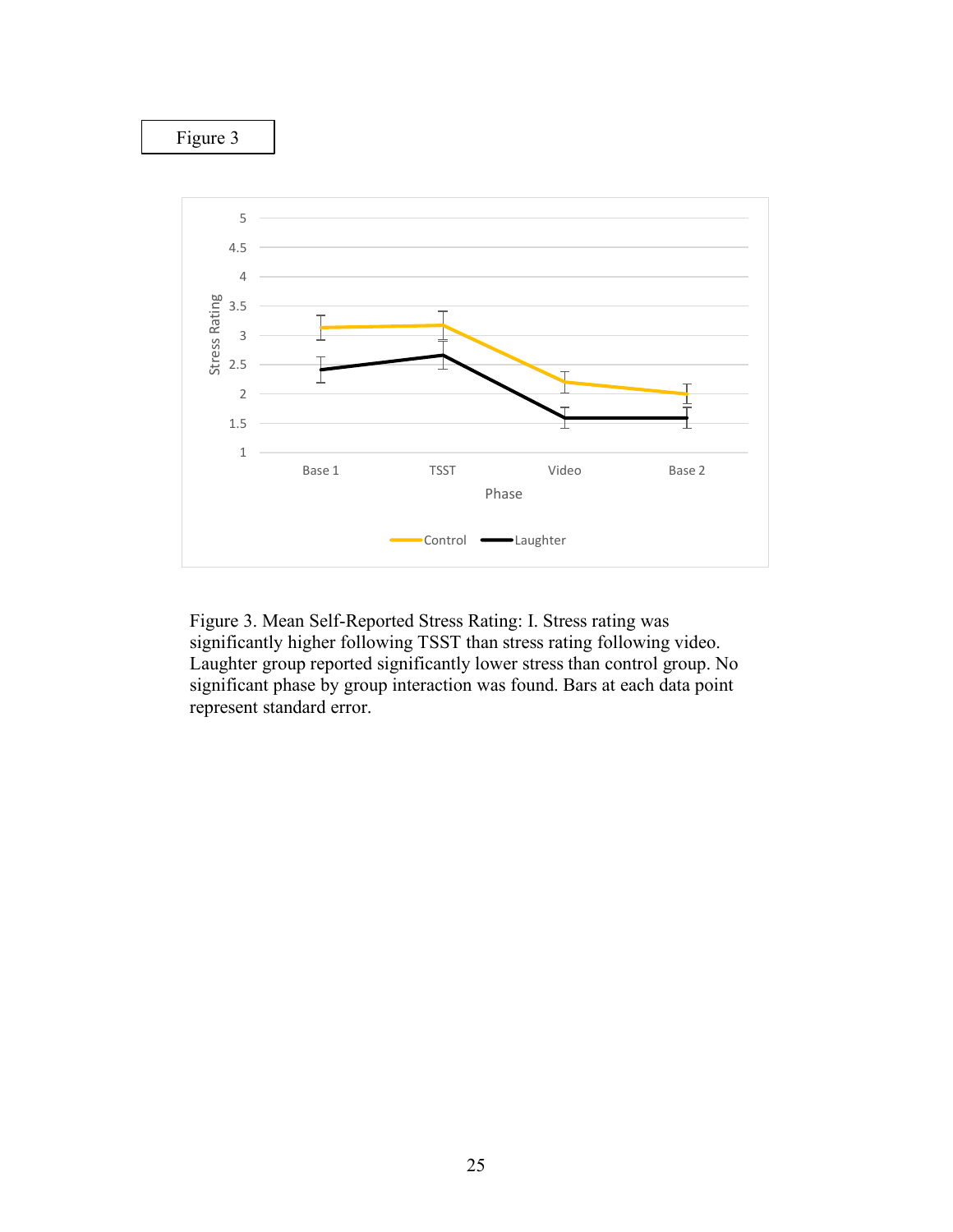

Figure 4. Mean Self-Reported Stress After Controlling for DHS Score: I. Stress rating was significantly higher following TSST than stress rating following video No significant interaction or significant between-group differences were found. Bars at each data point represent standard error.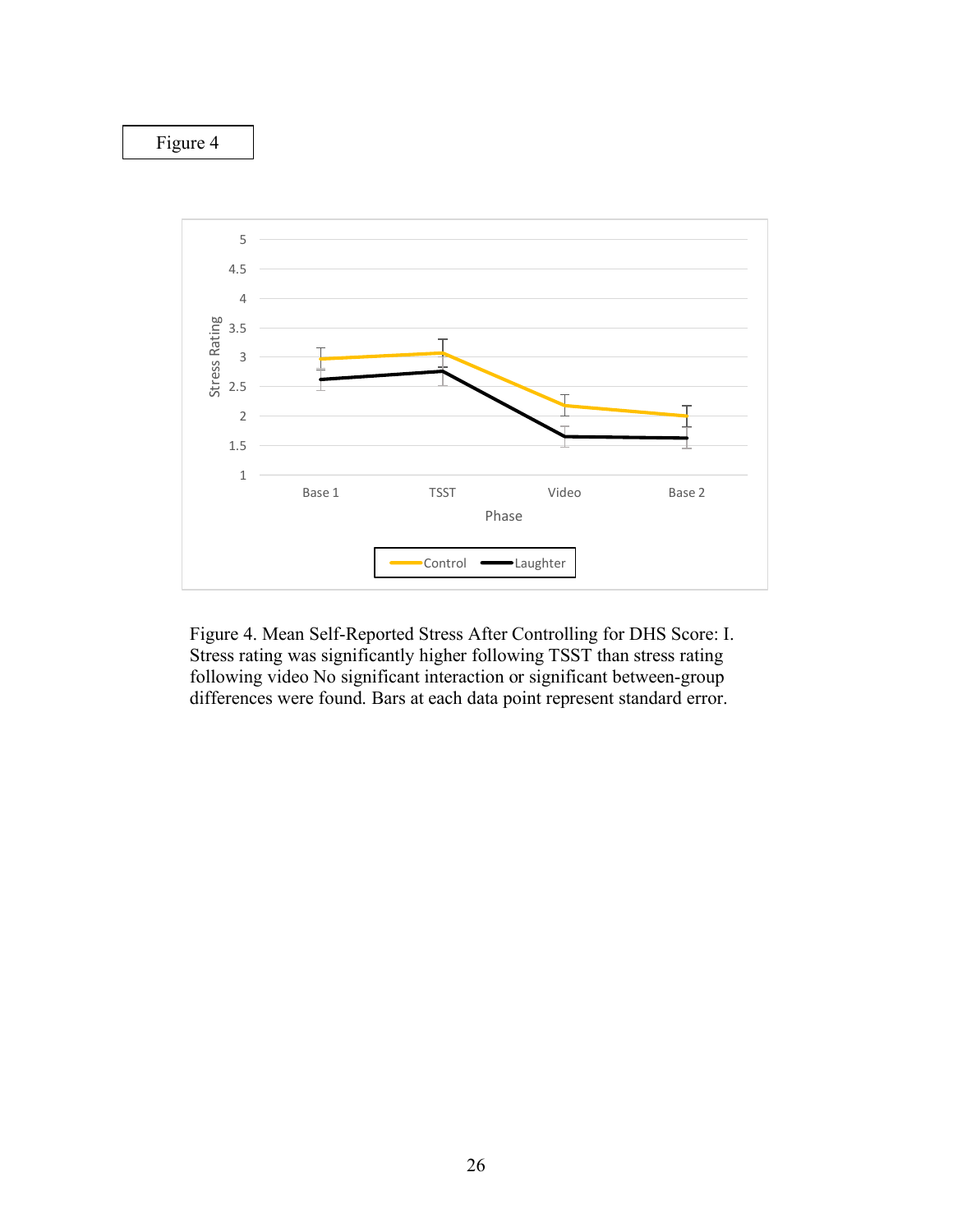

Figure 5. Mean Self-Reported Stress: II. Stress rating following TSST was significantly higher than stress rating following Video. Significant between-group differences were found. The Tukey procedure indicated Laughers reported significantly lower stress than the control. No significant interaction was found. Bars at each data point represent standard error.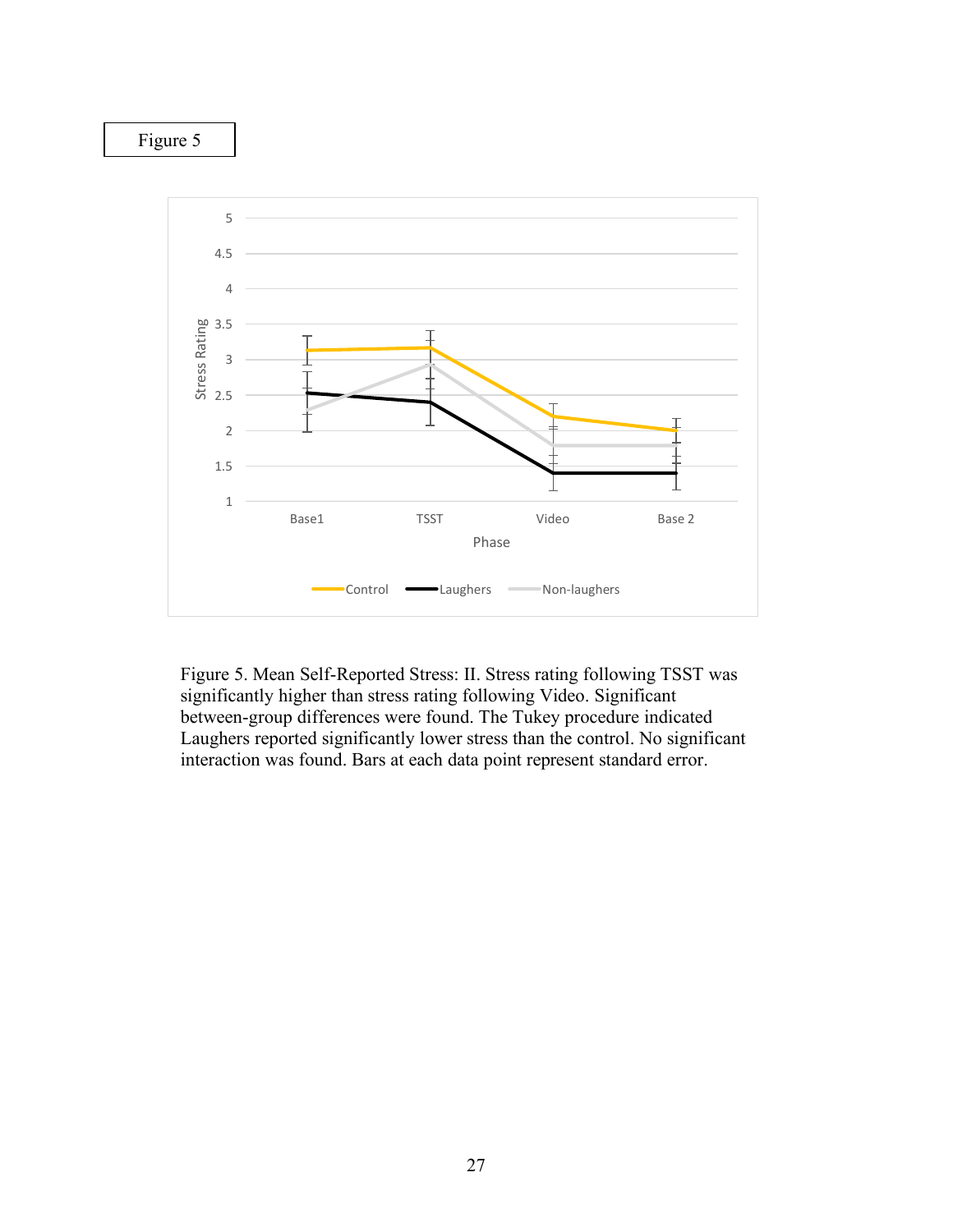

Figure 6. Mean Self-Reported Stress After Controlling for DHS Score: II. Stress rating was significantly higher following TSST than stress rating following Video. No significant interaction or significant between-group differences were found. Bars at each data point represent standard error.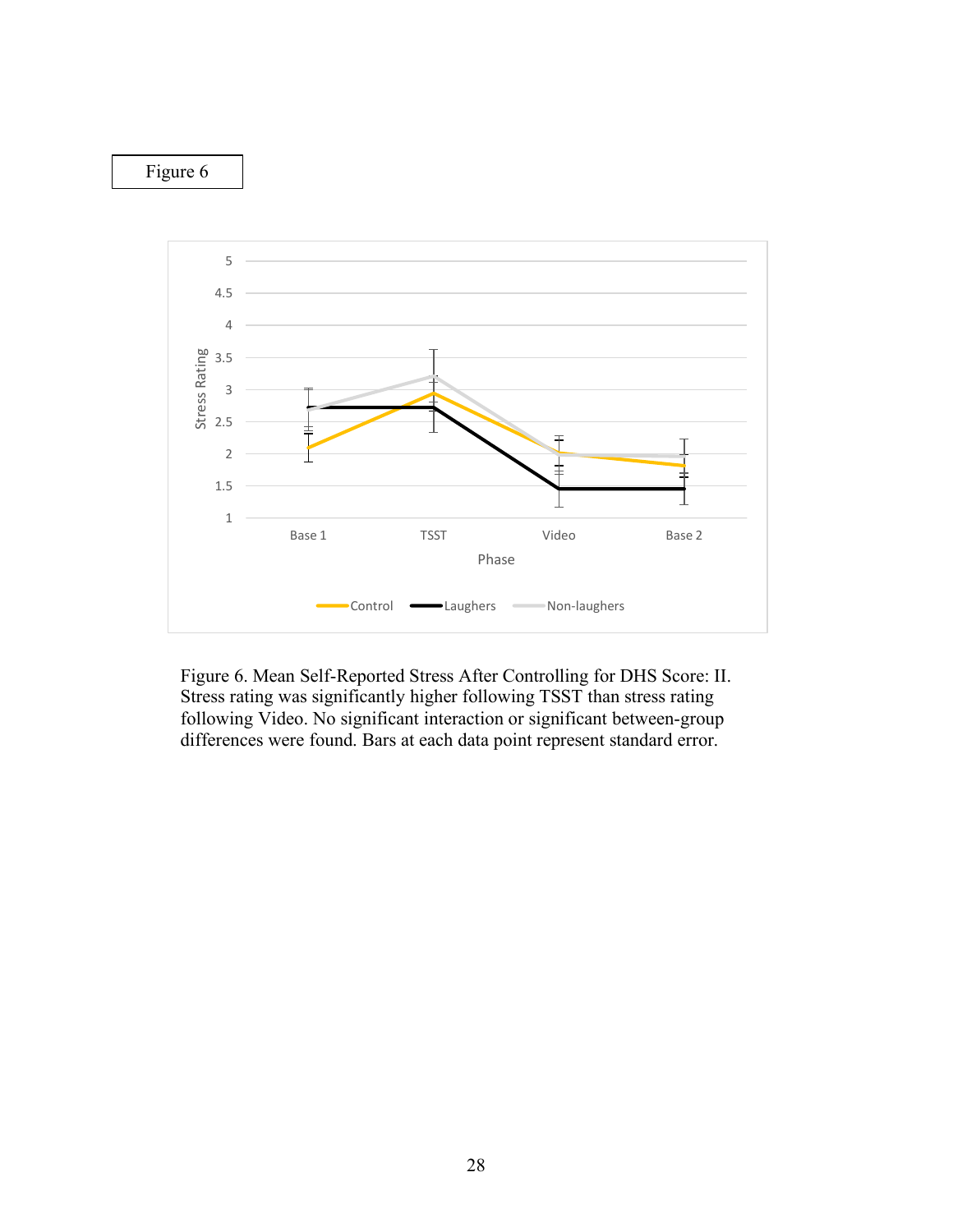# Table 1

| <u>1110au 901 - Reporteu 911099, Control anu Buttenen</u> |           |          |                           |  |  |  |
|-----------------------------------------------------------|-----------|----------|---------------------------|--|--|--|
| Control                                                   | <u>SE</u> | Laughter | $\underline{\mathit{SE}}$ |  |  |  |
| 3.13                                                      | 0.2       | 2.41     | 0.22                      |  |  |  |
| 3.17                                                      | 0.24      | 2.66     | 0.24                      |  |  |  |
| 2.2                                                       | 0.18      | 1.59     | 0.18                      |  |  |  |
|                                                           | 0.18      | .59      | $\rm 0.18$                |  |  |  |
|                                                           |           |          |                           |  |  |  |

*Mean Self-Reported Stress: Control and Laughter*

*Note*: Table represents mean stress ratings and standard errors (*SE*). Scale ranged from 1-5.

## Table 2

*Mean Self-Reported Stress: Control, Laughers, and Non-Laughers*

|             |         |      |          |      | Non-     |           |
|-------------|---------|------|----------|------|----------|-----------|
| Phase       | Control | SE   | Laughers | SE   | laughers | <u>SE</u> |
| Base1       | 2.97    | 0.2  | 2.59     | 0.26 | 2.64     | 0.28      |
| <b>TSST</b> | 3.05    | 0.24 | 2.44     | 0.33 | 3 14     | 0.35      |
| Video       | 2.17    | 0.18 | 1.42     | 0.25 | 1.92     | 0.27      |
| Base 2      | .98     | 0.18 | 1.42     | 0.24 | .88      | 0.26      |

*Note*: Table represents mean stress ratings and standard errors (*SE*). Scale ranged from 1-5.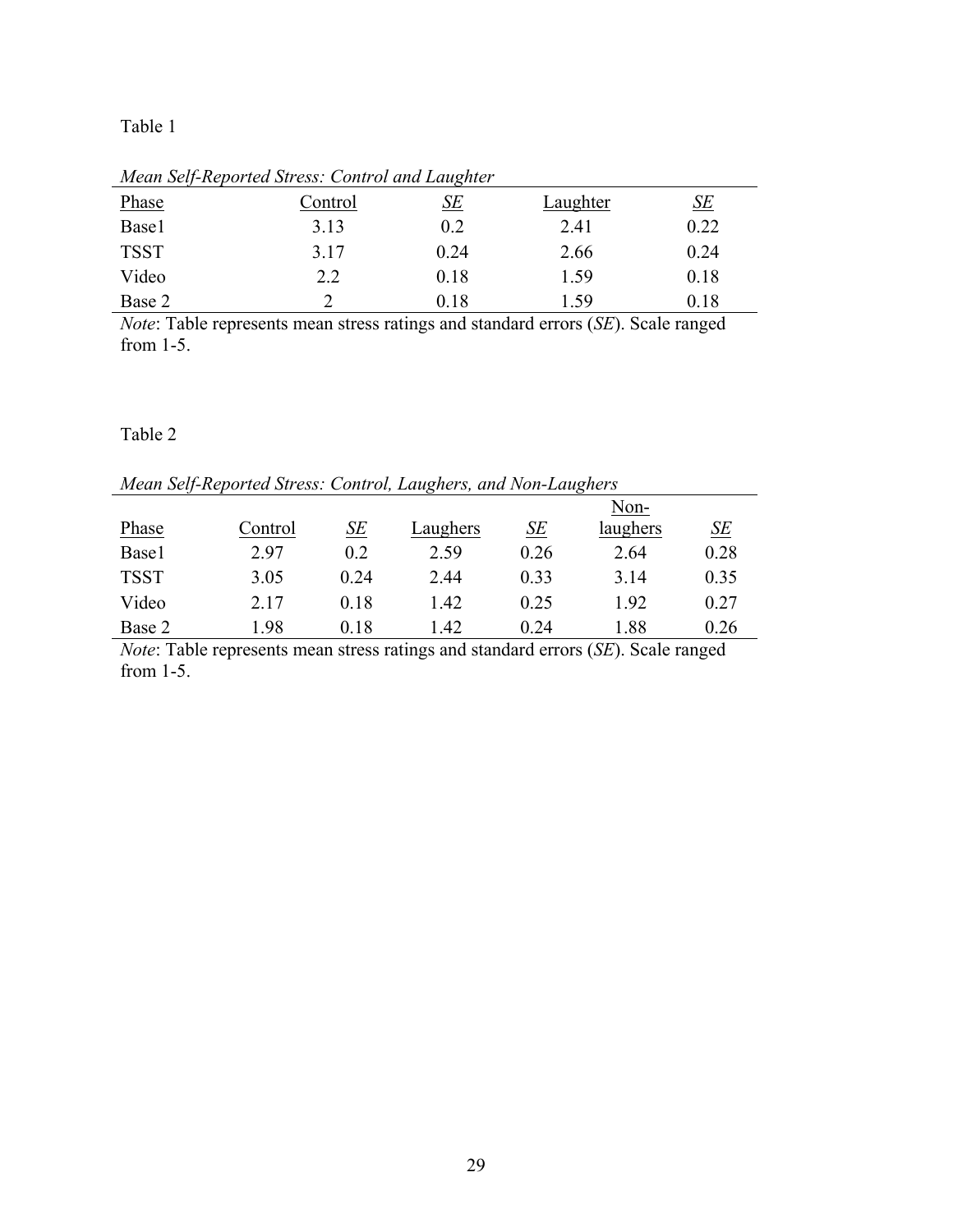## References

- Astedt-Kurki, P., & Isola, A. (2001). Humor between nurse and patient, and among staff: Analysis of nurses' diaries. *Journal of Advanced Nursing, 35*(3), 452-458. doi: 10.1046/j.1365-2648.2001.01860.x
- Berk, R. A. (2001). The active ingredients in humor: Psychophysiological benefits and risks for older adults. *Educational Gerontology, 27*, 323-339.
- Brown, T. G., Szabo, A. & Seraganian, P. (1988). Physical versus psychological determinants of heart rate reactivity to mental arithmetic. *Psychophysiology, 25*(5), 532-537.
- Carroll, J. L., & Schmidt, J. L., Jr. (1992). Correlation between humorous coping style and health. *Psychological Reports, 70*, 402.
- Christie, W., & Moore, C. (2005). The impact of humor on patients with cancer. *Clinical Journal of Oncology Nursing, 9*(2), 211-218. doi: 10.1188/05.CJON.211-218
- Cogan, R., Cogan, D., Waltz, W., & McCue, M. (1987). Effects of laughter and relaxation on discomfort thresholds. *Journal of Behavioral Medicine, 10*(2), 139-144. doi: 10.1007/BF00846422
- Cohen, S., & Williamson, G. A. (1988). Perceived stress in a probability sample of the United States. In S. Spacapan & S. Oskamp (Eds.), *The social psychology of health* (31-67). Newbury Park, CA: Sage.
- Comedy (n.d.) Retrieved March 28, 2017 from https://en.oxforddictionaries.com/definition/comedy
- Cottrell, N. B., Wack, D. L., Sekerak, G. J., & Rittle, R. H. (1968). Social facilitation of dominant responses by the presence of an audience and the mere presence of others. *Journal of Personality and Social Psychology, 9*(3), 245-250.
- Darwin, C. R. (1872). *The expression of emotion in man and animals* (1<sup>st</sup> ed). London: John Murray.
- Devereux, P. G., & Ginsburg, G. P. (2001). Sociality effects on the production of laughter. *The Journal of General Psychology, 128*(2), 227-240.
- Duchenne de Boulogne, G. B. (1990). *The mechanism of human facial expression.* (R. A. Cuthbertson, Trans.). New York, NY: Cambridge University Press. (Original work published 1862)
- Dunbar, R. I. M., Baron, R., Frangou, A., Pearce, E. van Leeuwen, E. J. C., Stow, J., . . . van Vugt, M. (2012). Social laughter is correlated with an elevated pain threshold. *Proceedings of the Royal Society B, 279*, 1161-1167. doi: 10.1098/rspb.2011.1373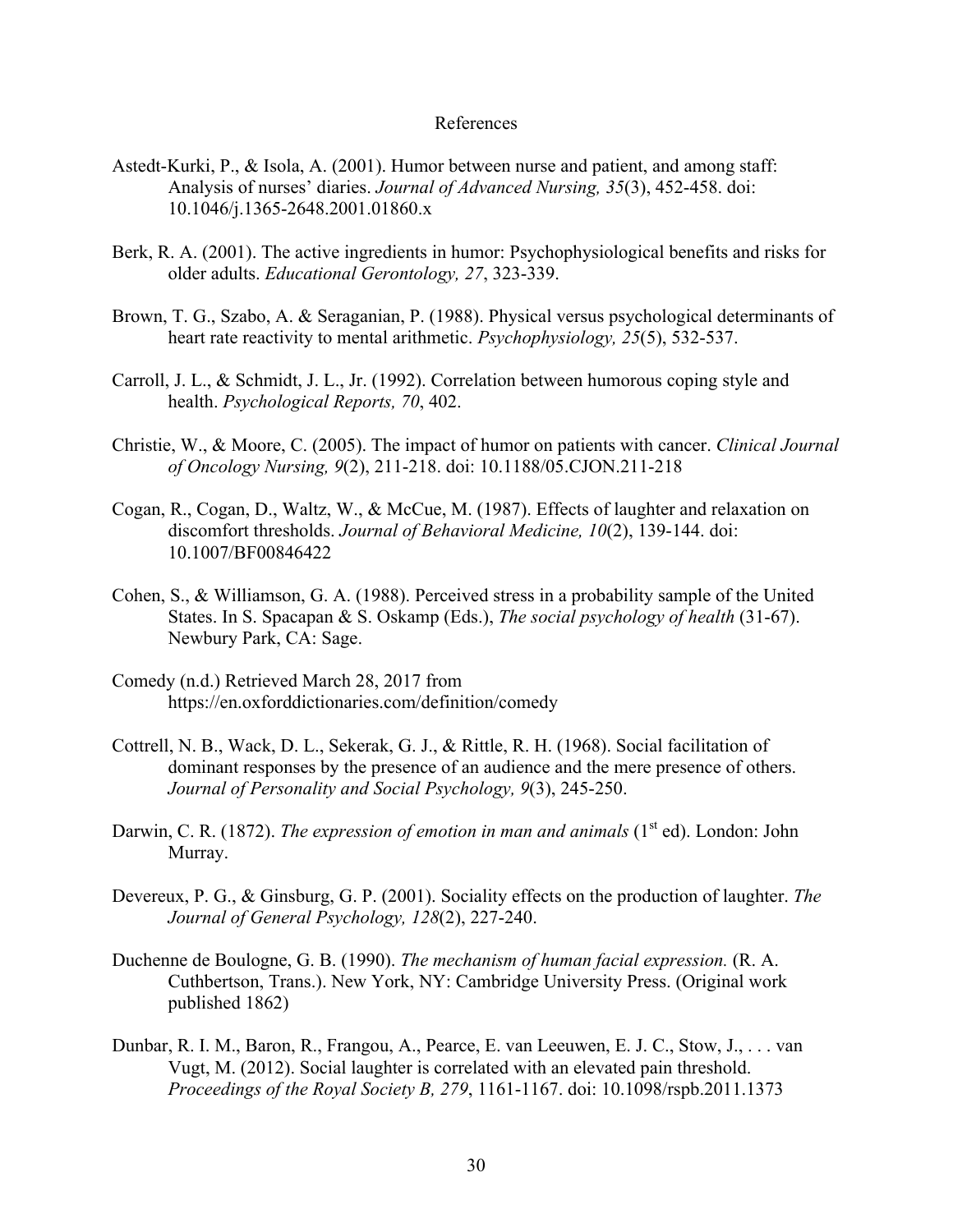- Eckman, P., Davidson, R. J., & Friesen, W. V. (1990). The Duchenne smile: Emotional expression and brain physiology II. *Journal of Personality and Social Psychology, 58*(2), 342-353.
- Farifteh, S., Mohammadi-Aria, A., Kiamnesh, A., & Mofid, B. (2014). The impact of laughter yoga on the stress of cancer patients before chemotherapy. *Iranian Journal of Cancer Prevention, 7*(4), 179-183.
- Faul, F., Erdfelder, E., Buchner, A., & Lang, A.-G. (2009). Statistical power analyses using G\*Power 3.1: Tests for correlation and regression analyses. *Behavior Research Methods*, *41*, 1149-1160.
- Fry, W. F., Jr. (1992). The physiologic effects of humor, mirth and laughter. *The Journal of the American Medical Association, 267*(13), 1857-1858.
- Fry, W. F., Jr. (1994). The biology of humor. *Humor, 7*(2), 111-126.
- Fry, W. F., Jr., & Savin, W. M. (1988). Mirthful laughter and blood pressure. *Humor, 1*(1), 49- 62.
- Gosling, S. D., Rentfrow, P. J., & Swann, W. B. (2003). A very brief measure of the Big-Five personality domains. *Journal of Research in Personality, 37*, 504-528. Doi: 10.1016/S0092-6566(03)00046-1
- Gross, J. J., & Levenson, R. W. (1995). Emotion elicitation using films. *Cognition and Emotion, 9*(1), 87-108.
- Hellhammer, J., & Schubert, M. (2012). The physiological response to the Trier Social Stress Test relates to subjective measures of stress during but not before or after the test. *Psychoneuroendocrinology, 37*(1), 119-124.
- Hewig, J., Hagemen, D., Seifert, J., Gollwitzer, M., Naumann, E., & Bartussek, D. (2005). A revised film set for the induction of basic emotions. *Cognition and Emotion, 19*(7), 1095- 1109. doi: 10.1080/02699930541000084
- Huang, C. J., Webb, H. E., Zourdos, M. C., & Acevedo, E. O. (2013). Cardiovascular reactivity, stress, and physical activity. *Frontiers in Physiology, 4*(314), 1-13. doi: 10.3389/fphys.2013.00314
- Humor. (n.d.). Retrieved March 28, 2017, from https://www.merriamwebster.com/dictionary/humor
- Ishigami, S., Nakajima, A., Tanno, M., Matsuzaki, T., Suzuki, H., & Yoshino, S. (2005). Effects of mirthful laughter on growth hormone, IGF-1 and Substance P in patients with rheumatoid arthritis. *Clinical and Experimental Rheumatology, 23*, 651-657.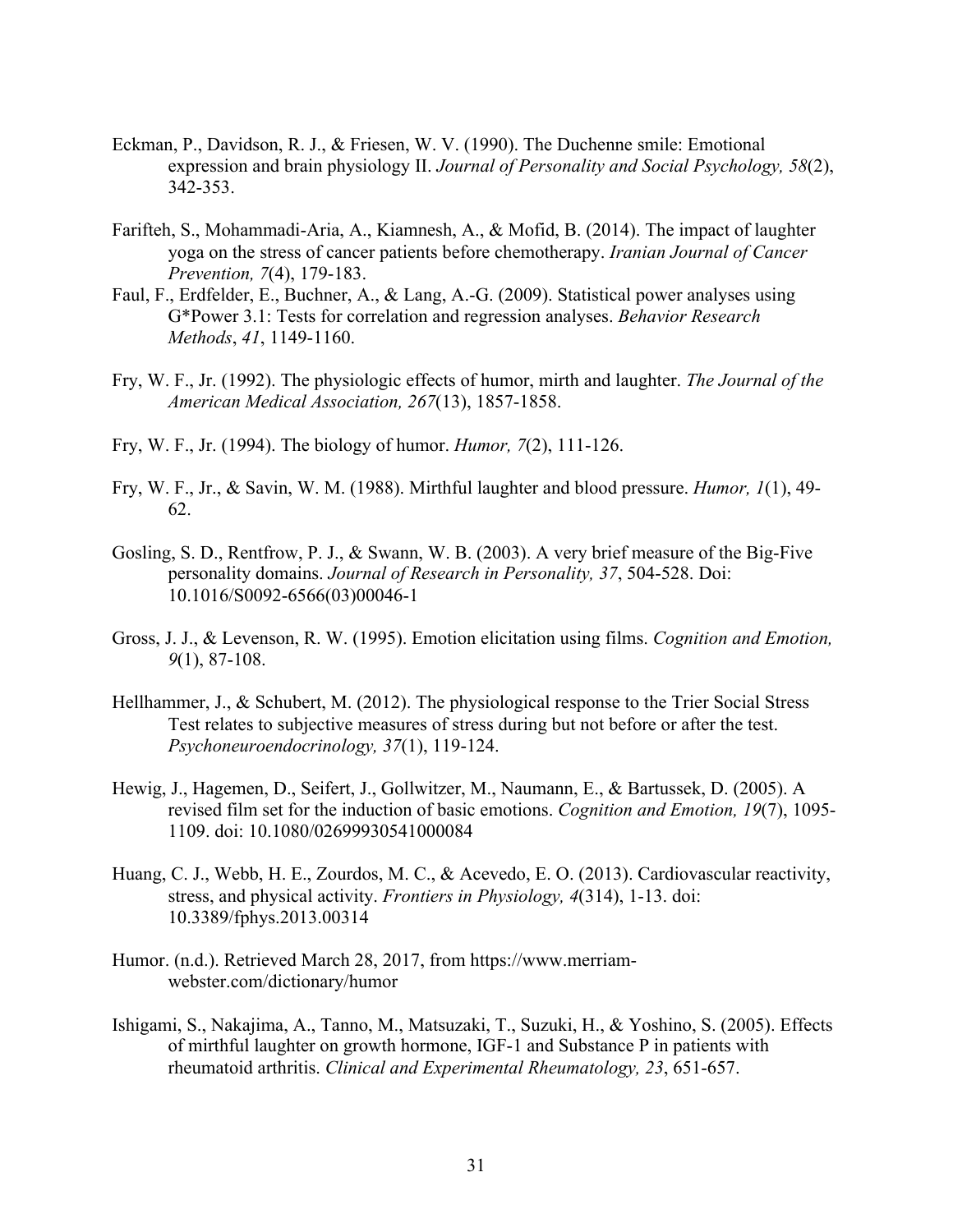- Kimata, H. (2004) Effect of viewing a humorous vs. nonhumorous film on bronchial responsiveness in patients with bronchial asthma. *Physiology & Behavior, 81*(4), 681- 684. doi: 10/1016/j.physbeh.2004.03/010
- Kirschbaum, C., Pirke, K. M., & Hellhammer, D. H. (1993) The "Trier Social Stress Test"- A tool for investigating psychobiological stress responses in a laboratory. *Neuropsychobiology, 28*, 76-81.
- Ko, H. J., & Youn, C. H. (2011). Effects of laughter therapy on depression, cognition, and sleep among the community-dwelling elderly. *Geriatrics & Gerontology International, 11*(3), 267-274. doi: 10.1111/j.1447-0594.2010.00680.x
- Kuiper, N. A., & Martin, R. A. (1998) Laughter and stress in daily life: Relation to positive and negative affect. *Motivation and Emotion, 22*(2), 133-153.
- Lazarus, R. S. & Folkman, S. (1984). *Stress, appraisal, and coping.* New York, NY: Springer.
- Lloyd, E. L. (1938). The respiratory mechanism in laughter. *The Journal of General Psychology, 19*(1), 179-189.
- Mahoney, D. L., Burroughs, W. J., & Hieatt, A. C. (2001). The effect of laughter on discomfort thresholds: Does expectation become reality? *The Journal of General Psychology, 128*(2), 217-226.
- Mahony, D. L., Burroughs, W. J., & Lippman, L. G. (2002). Preceived attributes of healthpromoting laughter: A cross-generational comparison. *The Journal of Psychology, 136*(2), 171-181.
- Martin, R. A., Kuiper, N. A., Olinger, L. J., & Dance, K. A. (1993). Humor, coping iwht stress, self-concecpt, and psychological well-being. *Humor, 6*(1), 89-104.
- Moran, C. C., & Hughes, L. P. (2006). Coping with stress: Social work students and humor. *Social Work Education, 25*(5), 501-517. doi: 140.1080/026167600738890
- Overeem, S., Taal, W., Gezici, E. O., Lammers, G. J., & van Dijk, J. G. (2004). Is motor inhibition during laughter due to emotional or respiratory influences? *Psychophysiology, 41*, 254-258. doi: 10.1111/j.1469-8986.2003.00145.x
- Platow, M. J., Haslam, S. A., Both, A., Chew, I., Cuddon, M., Goharpey, N., . . . Grace, D. M. (2005). "It's not funny if they're laughing": Self-categorization, social influence, and responses to canned laughter. *Journal of Experimental Social Psychology, 41*, 542-550. 10.1016/j.jesp.2004.09.005
- Provine, R. R. (1992) Contagious laughter: Laughter is a sufficient stimulus for laughs and smiles. *Bulletin of the Psychonomic Society, 30*(1), 1-4.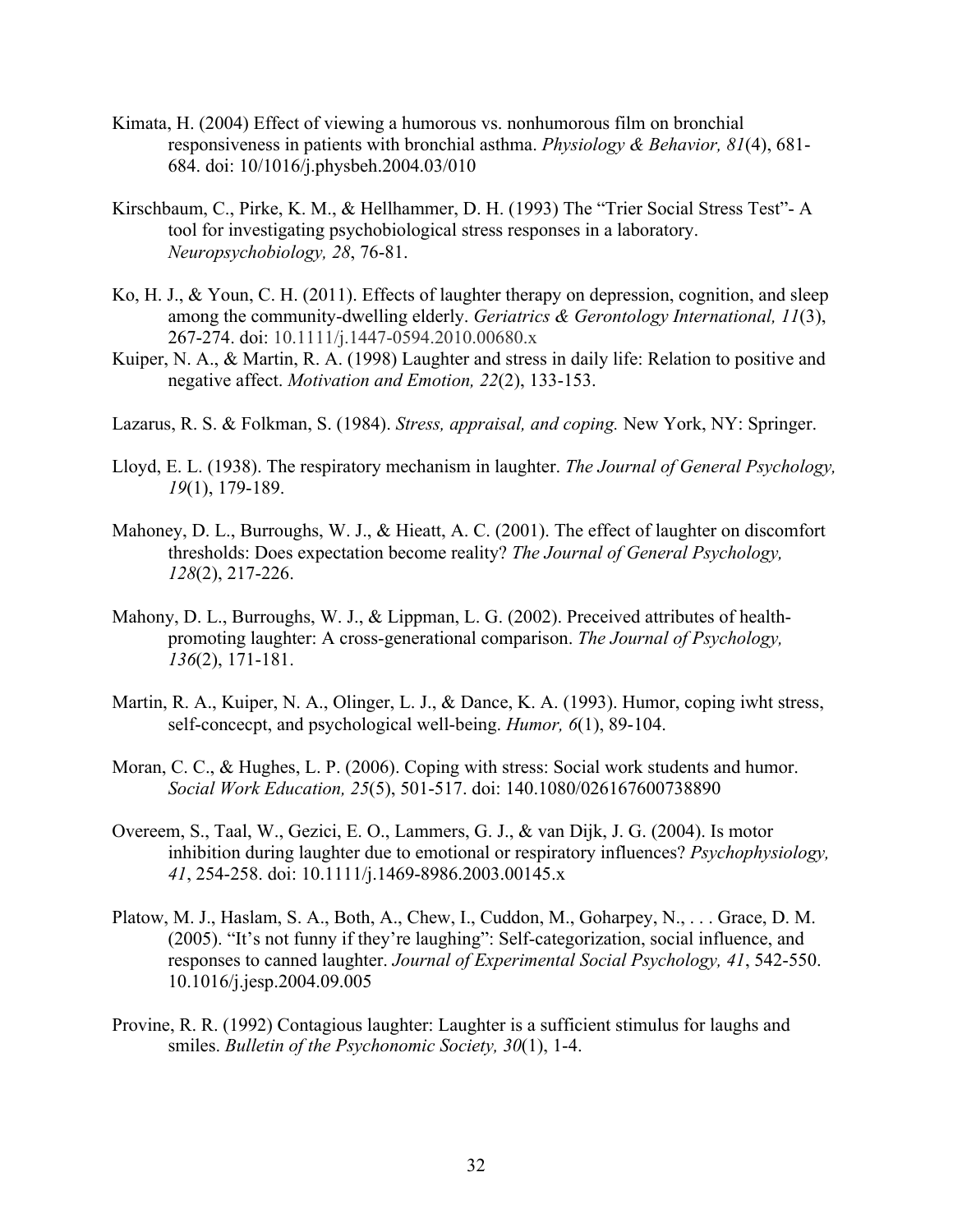- Provine, R. R. (1993). Laughter punctuates speech: Linguistic social and gender contexts of laughter. *Ethology, 95*, 291-298. Doi: 10.1111/j.1439-0310.1993.tb00478.x
- Provine, R. R., & Fischer, K. R. (1989). Laughing, smiling, and talking: Relation to sleeping and social context in humans. *Ethology, 83,* 295-305.
- Provine, R. R., & Yong, Y. L. (1991). Laughter: A stereotyped human vocalization. *Ethology, 89*, 115-124.
- Selye, H. (1950). Stress and the general adaptation syndrome. *British Medical Journal, 1*(4667), 1383-1392.
- Sroufe, L. A., & Wunsch, J. P. (1972). The development of laughter in the first year of life. *Child Development, 43*(4), 1326-1344. doi: 10.2307/1127519
- Stress. (n.d.). Retrieved November 13, 2016, from http://www.merriamwebster.com/dictionary/stress
- Sugawara, J., Tarumi, T., & Tanaka, H. (2010). Effect of mirthful laughter on vascular function. *The American Journal of Cardiology, 106*(6), 856-859. doi: 10.1016/j.amjcard.2010.05.011
- Tener, D., Lev-Wiesel, R., Franco, N. L., & Ofir, S. (2010). Laughing through this pain: Medical clowning during examination of sexually abused children: An innovative approach. *Journal of Chid Sexual Abuse, 19*, 128-140. doi: 10.1080/10548711003622752
- Thompson, E. R. (2007). Development and validation of an internationally reliable short-form of the positive and negative affect schedule (PANAS). *Journal of Cross-Cultural Psychology, 38*(2), 227-242. doi: : 10.1177/0022022106297301
- Uhrig, M. K., Trautmann, N., Baumgartner, U, Treede, R. D., Henrich F., Hiller, W., & Marschall, S. (2016). Emotion elicitation: A comparison of pictures and films. *Frontiers in Psychology, 7*(180), 1-12. doi: 10.3389/fpsyg.2016.00180
- U. S. Department of Health, Education, and Welfare, Public Health Service, Office of the Assistant Secretary for Health and Surgeon General. (1979). *Healthy people: The surgeon general's report on health promotion and disease prevention.* Washington, D. C.: United States Public Health Service.
- White, S., & Winzelberg, A. (1992). Laughter and stress. *Humor, 5*(4), 343-355.
- Yazdani, M., Esmaeilzadeh, M., Pahlavanzadeh, S., & Khaledi, F. (2014). The effect of laughter yoga on general health among nursing students. *Iranian Journal of Nursing and Midwifery Research, 19*(1), 36-40.
- Zajonc, R. B. (1965). Social facilitation. *Science, 149*(Whole No. 3681), 269-274. doi: 10.1126/science.149.3681.269